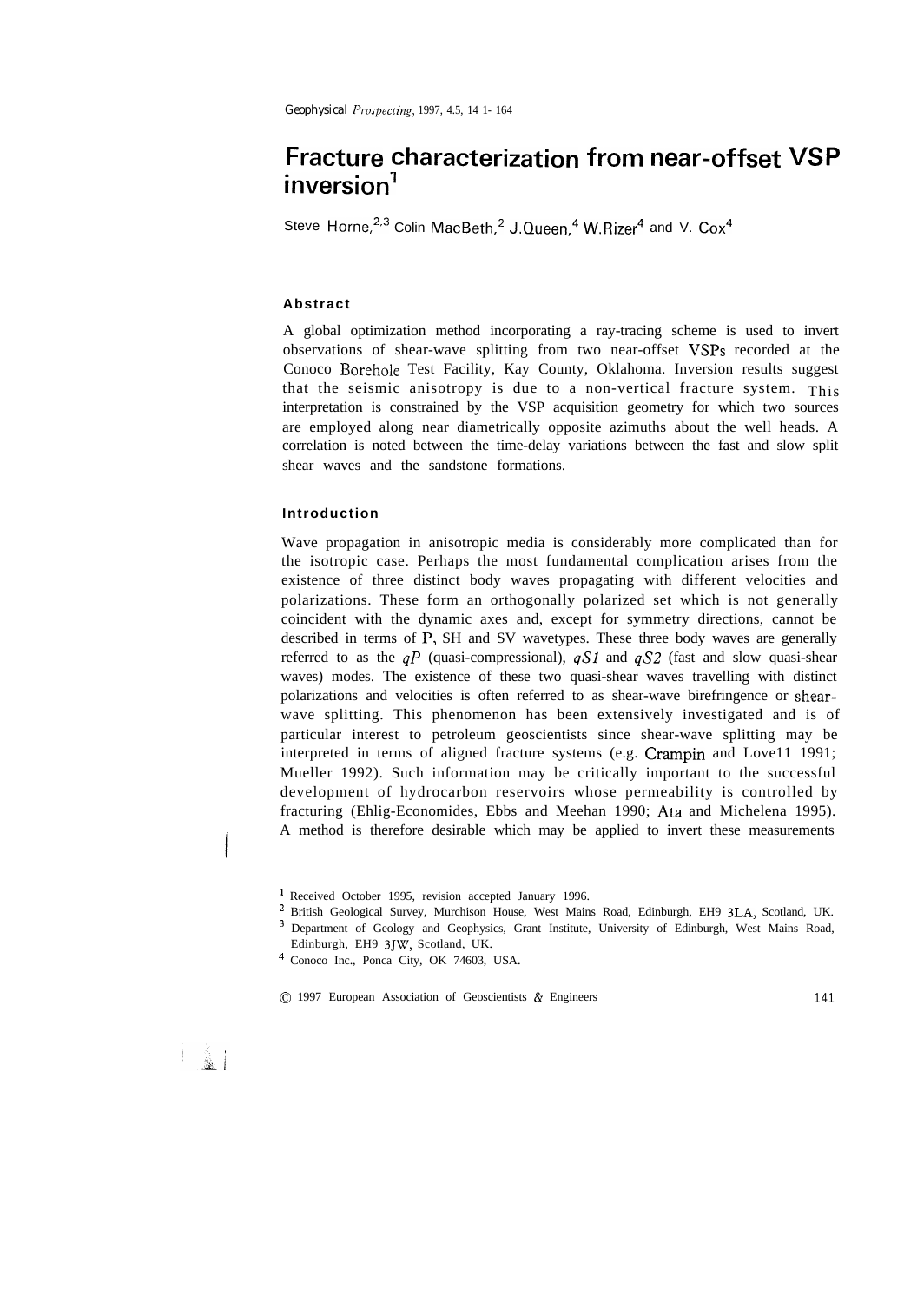## 142 S. *Home* et al.

of shear-wave splitting. Unfortunately, the formulation of the inverse problem is impeded by the complicated nature of wave propagation in anisotropic media (Helbig 1994). We show how a global optimization method may be applied to this problem.

# **Genetic algorithms**

Genetic algorithms (GA) are a class of search methods based on an analogy with natural evolution (Goldberg 1989). A GA uses a collection of models, analogous to a population, which are individually represented in a coded form, analogous to a chromosome. These are then manipulated by 'genetic operators' in such a way that better models, on average, are generated. Unfortunately, the underlying search mechanisms explaining the successful behaviour of GAS have yet to be clearly identified (Fogel and Stayton 1994). None the less, these methods have generally been found to be useful in many diverse fields (Davis 1991), including the geophysics industry (e.g. Sen and Stoffa 1992).

Global optimization schemes, such as GAS or simulated annealing, typically sample several thousands of models during a search so that any forward-modelling scheme requiring more than a few seconds becomes prohibitively expensive in computational time. We therefore require a forward-modelling scheme which is both accurate and efficient. The most suitable approach is offered by a ray-tracing scheme.

## **Inversion requirements**

The ray-tracing method is a high-frequency approximation which effectively follows the advance of a plane wavefront through a structure by application of Snell's law. This statement is true for wave propagation in both isotropic and anisotropic media although Snell's law needs some reformulation for the anisotropic case (Helbig 1994). Ray tracing in continuous anisotropic media essentially requires the integration of six coupled differential equations (Cerveny  $1972$ ). These may be solved in a variety of ways for example, using Runge-Kutta methods (Li, Leary and Aki 1990) or finite-difference methods (Pereya, Lee and Keller 1980). Although raytracing schemes are fast, efficient, and may be applied to complex heterogeneous 3D structures, considerable errors may be introduced for singular regions (Gajewski and Pšenčik 1990). It should also be remembered that ray tracing implicitly assumes plane wavefronts so that the calculations are for the phase rather than the group velocities.

The ray-tracing method is a very general technique which may be applied to complicated 3D heterogeneous anisotropic models. There will clearly be a trade-off between the computational speed and the model complexity. It is therefore possible to decrease the computational time significantly by increasing the model simplicity. For this reason we approximate the models to a 1D stack of plane layers. A further increase in speed can be achieved if out-of-sagittal-plane deviations are neglected. This reduces the ray-tracing method to a root-searching problem as a function of one

<sup>C</sup> 1997 European Association of Geoscientists & Engineers, Geophysical Prospecting, <sup>45, 141-164</sup>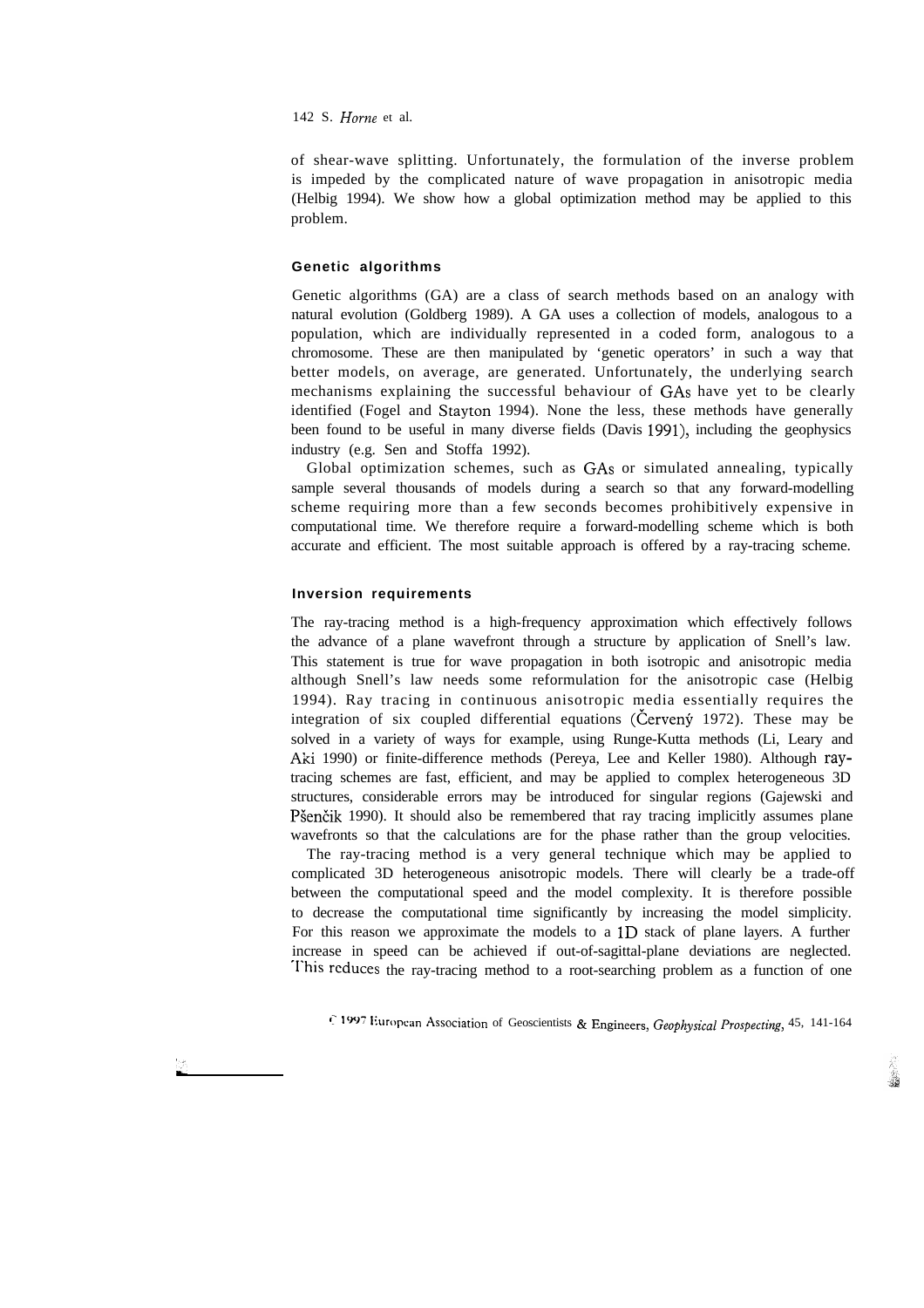variable. This second approximation will be valid in the case of weak anisotropy or in the case that the propagation plane is a plane of symmetry.

## **Modelling procedure**

I

The concept that underlies ray tracing in both isotropic and anisotropic media is the conservation of the tangential components of slowness as described by Snell's law. In the case of a horizontally plane layered model, this implies that the horizontal components,  $p_x$  and  $p_y$ , are the quantities conserved at the interfaces. In the isotropic case the vertical component of slowness is simply given by  $p_z^2 = (1/v_{\text{iso}}^2 - p_x^2 - p_y^2)$ . However, for the anisotropic case, the velocity is a function of the propagation direction which complicates matters considerably. In the case of triclinic symmetry, the vertical component of slowness,  $p_z$ , can be derived by the solution of a sextic equation. The use of this equation is to be avoided because of the numerical imprecision associated with round-off errors and the complexity of the coefficients (Fryer and Frazer 1987). However, a considerable simplification is achieved if the medium possesses a monoclinic or a higher symmetry with a horizontal plane of symmetry. In this case the slowness may be written in terms of a cubic, the three roots of which are simply the squares of the vertical slowness, p,.

The approach that we use is initially to construct a table of slowness curves before implementing the ray-tracing algorithm. Intermediate values of slowness can be derived by the application of interpolation methods. This approach has the advantage that a horizontal plane of symmetry need not be assumed, as is the case with the analytical slowness equations, but it should be noted that a loss of precision may be involved with the interpolation approach. Horizontal and vertical slownesses are calculated for a range of angles of incidence between vertical and horizontal directions in the sagittal plane by solution of the Kelvin-Christoffel equation. Care must be taken in the choice of angles of incidence used in the interpolation scheme, since the derivatives of the slowness curve will be sensitive to the horizontal slowness sampling interval. For example, if the slowness curve is sampled with equispaced angles then the errors in the derivatives will increase towards the horizontal propagation directions. A more appropriate scheme is to calculate the incremental change in the angle of incidence so that the horizontal slowness is sampled at approximately equal intervals.

These interpolation tables are used in the ray-tracing algorithm to calculate the vertical slowness component of a transmitted wave for a given horizontal slowness. The horizontal and vertical slownesses define the propagation direction within the layer. In this way, the ray may be traced through the stack of layers for a trial horizontal slowness value. The ray is terminated after it has travelled a horizontal distance corresponding to the source-geophone distance. The ray-tracing algorithm therefore searches over the horizontal slowness parameter for a ray connecting the source and geophone. This is achieved using a shooting method, whereby an initial course scan is performed over the horizontal slowness to bracket the solution. The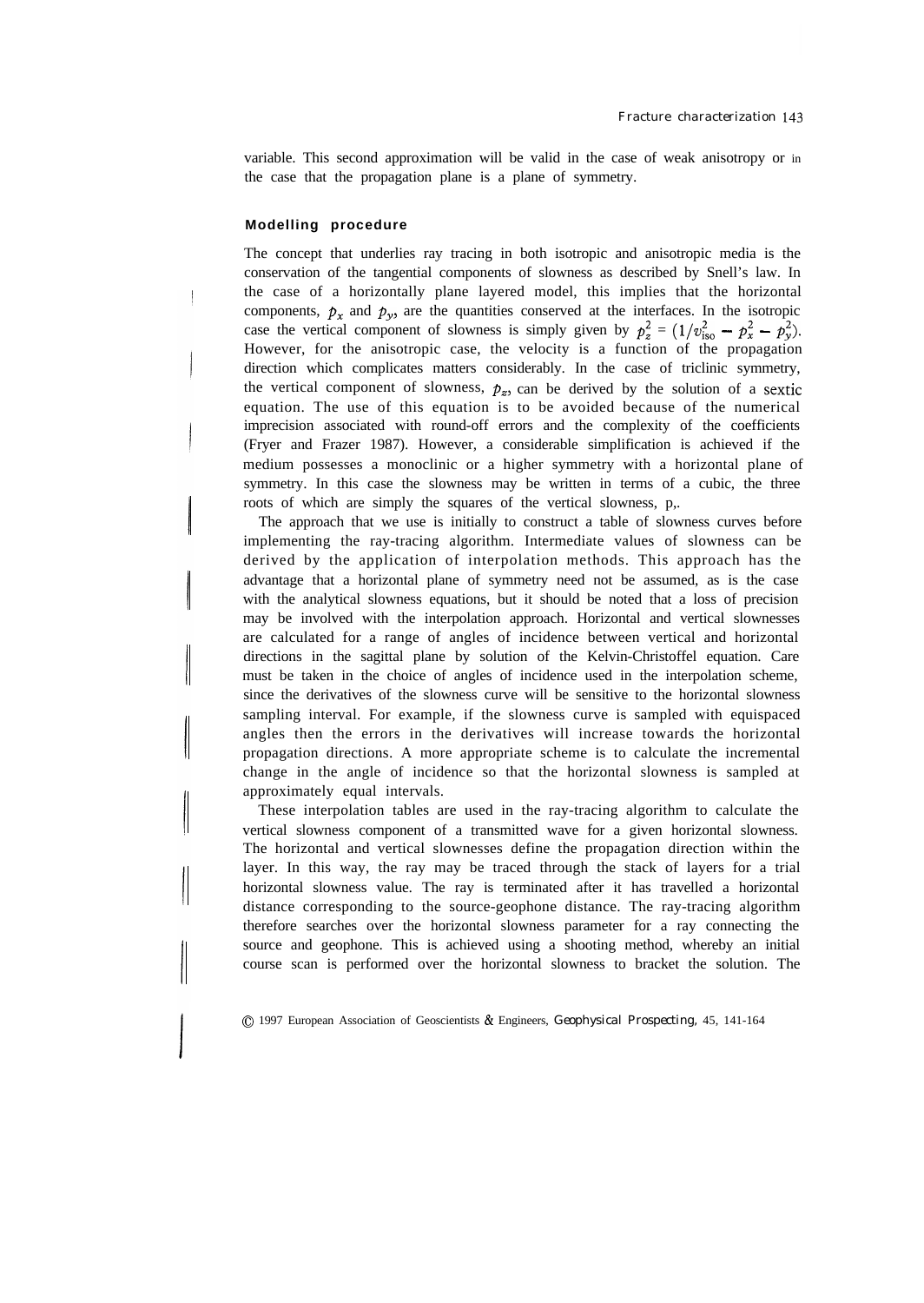horizontal slowness root is then refined using standard numerical procedures (Press *et al.* 1992).

Care must be taken when applying Snell's law at each interface to ensure that there is continuity between the incident and transmitted shear waves. This implies that the body waves must be separated according to the polarization of the wavetype. For hexagonal materials this may be achieved as one of the shear waves is entirely independent of the two other wavetypes (Musgrave 1970) so that it is possible to distinguish the two shear waves by application of the equation

$$
\rho V_{qS}^2 - c_{44}(1 - q^2) - c_{66}q^2 = 0,\tag{1}
$$

where the symmetry axis is aligned along the  $x_I$ -direction,  $\rho$  is the density,  $V_{qS}$  is the velocity of the shear wave polarized in the plane perpendicular to the symmetry axis, 4 is the direction cosine in the  $x_1$ -direction and c<sub>44</sub> and c<sub>66</sub> are elastic constants.

#### **Inversion procedure**

We use the GA to minimize a least-squares misfit function defined as

$$
f(\mathbf{m}, \boldsymbol{\tau}^{0}, \mathbf{p}^{0}) \qquad \frac{1}{2} [\Delta \boldsymbol{\tau} (\boldsymbol{\tau}^{0}, \boldsymbol{\tau}^{m}, \delta \boldsymbol{\tau})] \qquad \Delta p(\mathbf{p}^{0} \mathbf{p}^{m}, \delta \mathbf{p})] \qquad (2a)
$$

where  $\sqrt{ }$ 

$$
\Delta \tau(\tau^0, \tau^m, \delta \tau) = \frac{1}{N} \sum_{j=1}^{N} \left( \frac{\tau_j^0 - \tau_j^m}{\delta \tau_j} \right)^2 \tag{2b}
$$

and

$$
\Delta p(\mathbf{p}^0, \mathbf{p}^m, \delta \mathbf{p}) = \frac{1}{N} \sum_{j=1}^N \left( \frac{p_j^0 - p_j^m}{\delta p_j} \right).
$$
 (2*c*)

I

 $\mathcal{L}_{\mathcal{B}}$ 

 $\tau$  and p are vectors of the time delays and the  $qS1$  polarizations in the horizontal plane. m is the model parameter vector describing the anisotropic perturbation to be added to the isotropic layered model for which shear-wave splitting observations are calculated by the ray-tracing algorithm. We describe results obtained using a model vector defined in terms of crack parameters. The subscript  $j$  identifies the observation number and N is the total number of observations. The superscripts identify quantities relating to the model, superscript m, and the observed, superscript 0, vectors.  $\delta\tau$  and  $\delta p$  are error estimates associated with the observed time delays,  $\tau^0$ , and  $qSI$  polarizations,  $p^0$ , respectively. The shear-wave splitting estimates are assigned estimated errors of 10" for the  $qS1$  polarizations and 2ms for the time delays.  $qSI$  polarization estimates associated with time delays less than 2ms are assigned an estimated error of 20". This reflects the uncertainty in the shear-wave estimation techniques for which the  $qS1$  polarizations are unlikely to be well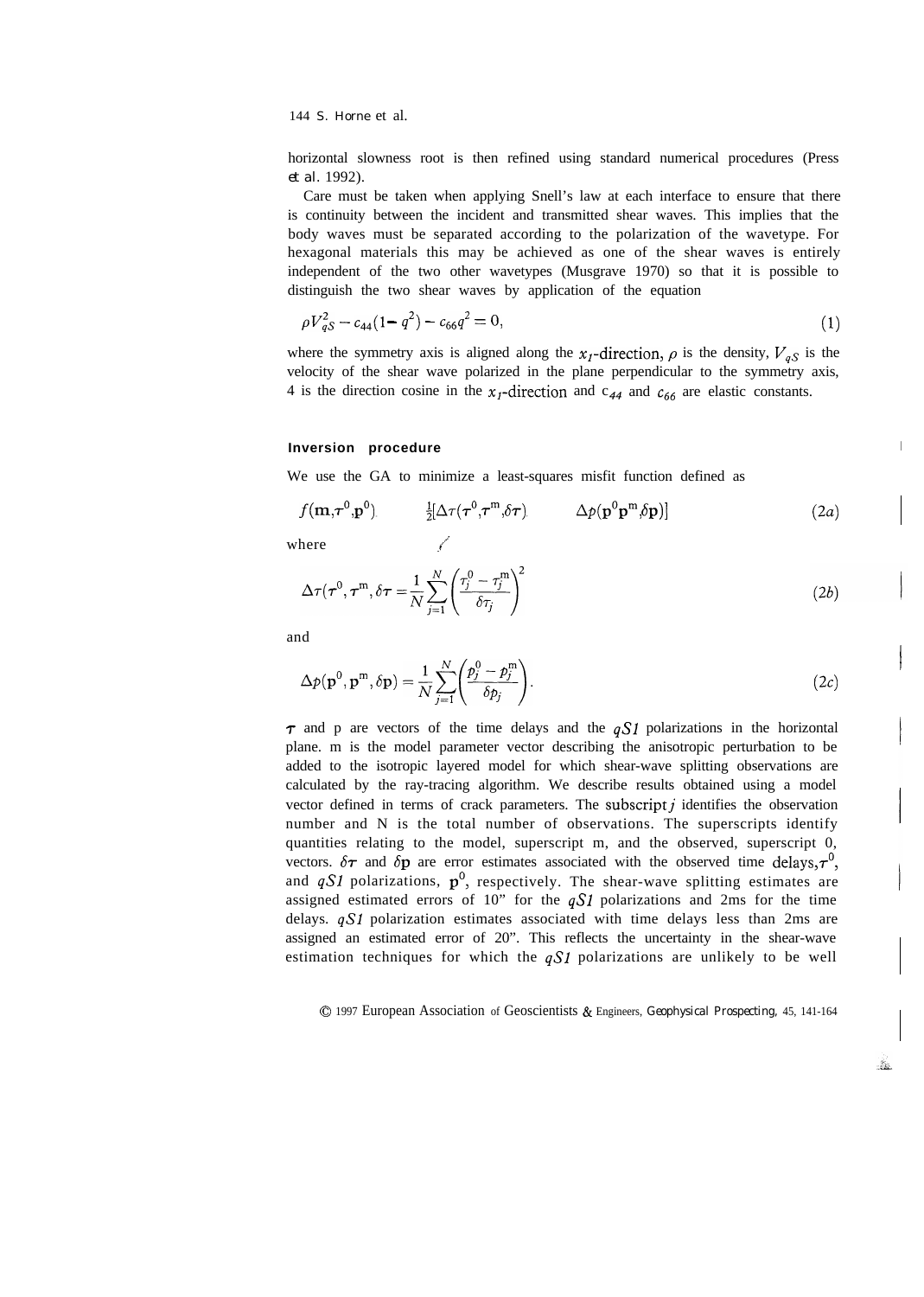resolved. This choice of objective function implies that the errors follow a Gaussian distribution.

The predicted shear-wave splitting observations,  $\tau^m$  and  $p^m$ , are calculated for a layered anisotropic model based on a perturbation defined by the model vector, m. The model for the Conoco Borehole Test Facility (CBTF) uses 18 layers whose velocities, densities and thicknesses are measured from logging information and, for shallow depths, reverse VSP surveys. This layered model is then split into four different anisotropic zones corresponding to the observed discontinuities in the shear-wave splitting estimates from the two VSP surveys (Fig. 1). The imposition of a common symmetry axis for each of these regions is applied to avoid any problems associated with multiply split shear waves. Furthermore, inversions are only attempted for hexagonal symmetry systems due to limitations within the implemented ray-tracing scheme.

The model space is parametrized using equivalent media formulations based upon Hudson's crack formulations (Hudson 1980) with each anisotropic zone described by three parameters. These are the crack density (CD), the aspect ratio (AR) and the crack content (CT). A logarithmic function is used to represent the aspect ratio parameter since seismic data from near-offset VSPs are relatively insensitive to this parameter (MacBeth 1991). The GA control parameters for the three different inversions are given in Table 1. We also use several other 'advanced' operations which are described by Goldberg (1989) and Horne (1995). Other parametrization schemes based on a perturbation from the isotropic tensor and the Thomsen parameters have also been attempted but are not reported here as they yield similar results (Horne 1995).



Figure 1. Velocity and density model used in the inversion scheme. Five anisotropic zones are identified from the shear-wave estimation results as indicated. Also indicated is the depth at which the near-surface correction is applied to both VSP data sets.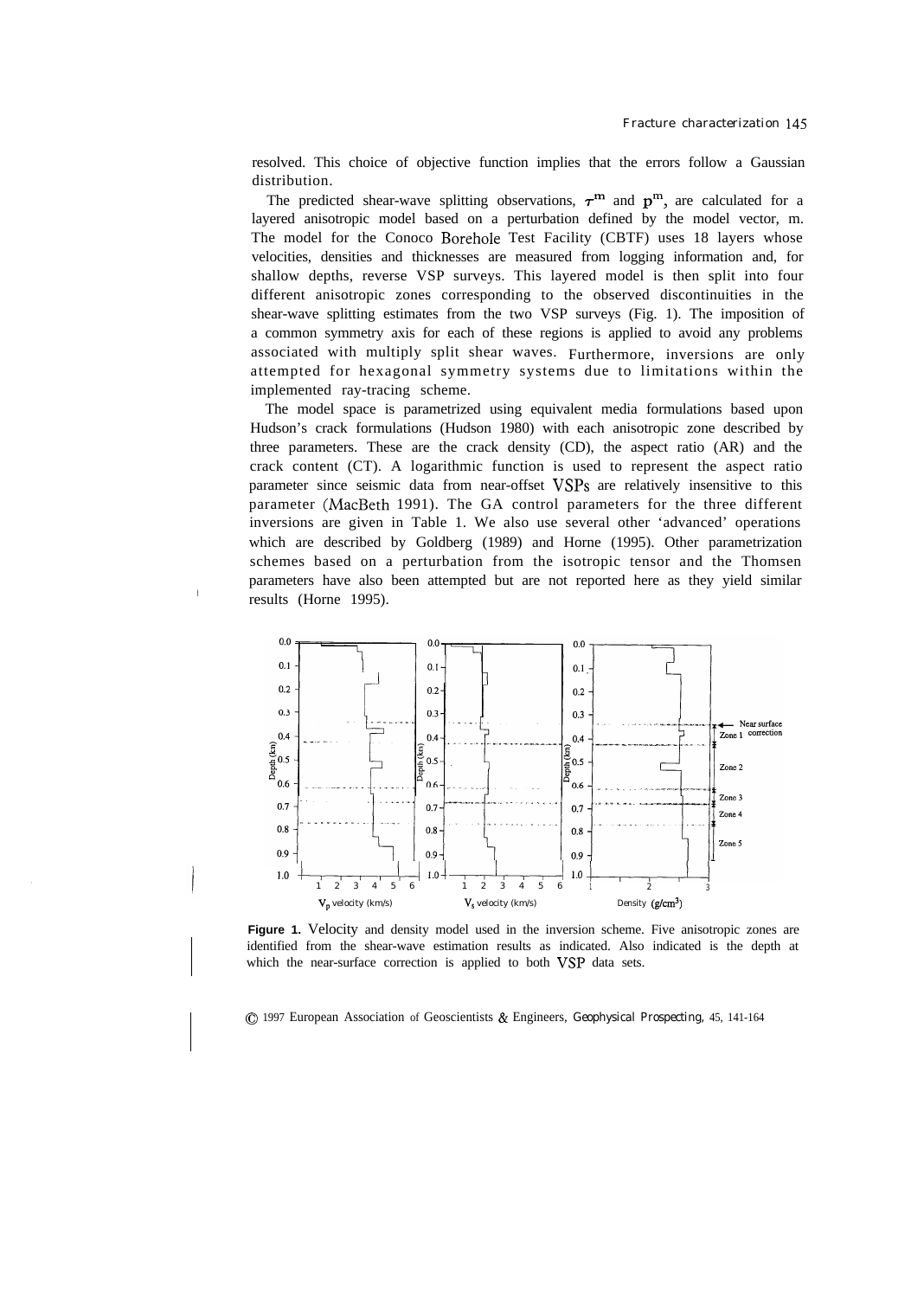neko ampirintzaile

| <b>GA</b> Parameter                                                                                                                                                     |                                                            |                                                          |  |  |
|-------------------------------------------------------------------------------------------------------------------------------------------------------------------------|------------------------------------------------------------|----------------------------------------------------------|--|--|
| Population size<br>Number of generations<br>Crossover probability<br>Mutation probability<br>Sharing<br>Reordering ('Inversion')<br>Hill climbing ('G-bit improvement') | $\frac{N_{pop}}{N_{gen}}$<br>P <sub>C</sub><br>$p_{\rm m}$ | 60<br>60<br>0.950<br>0.010<br>$\sqrt{ }$<br>$\checkmark$ |  |  |

**Table** 1. GA inversion parameters.

#### **Application to field data**

The ray-tracing algorithm is incorporated into the GA which we then apply to inverting shear-wave splitting observations from two similar near-offset VSP experiments. The near-offset VSP experiments were conducted at two different wells within 1 km of each other at the CBTF. The site is located in north central Oklahoma in a relatively simple structural setting. The section penetrated by the wells consists of relatively flat-lying Permian and Pennsylvanian shales, limestones, and sandstones, as described by Queen and Rizer (1990).

## *Near-0fSset VSP acquisition geometries*

We identify the two near-offset VSPs as the 33-l VSP and the Peel VSP, referring to the two wells about which the experiments were shot. The Peel well is located approximately 740m to the south-east of well 33-l (Fig. 2). The acquisition geometries for these two experiments are similar in terms of the angles of incidence sampled, but the azimuthal propagation directions sampled correspond to almost diametrically opposite raypaths. The importance of information obtained along such opposite azimuths will become apparent and will be discussed in relation to vertical and non-vertical crack systems. A summary of the acquisition geometries and the source and receiver parameters is given in Tables 2 and 3. Plan views of both VSP acquisition geometries are shown in Fig. 3.

# *33-l VSP*

Vibroseis sources were located 36 m (120 ft) along the azimuth  $N279^{\circ}E$  relative to well 33-1. The Vibroseis sources were operated in in-line, cross-line and vertical directions. Seismograms were recorded at 50 levels between depths of 152 m (500  $\text{ft}$ ) and  $887m$  (2910 ft) using a constant geophone spacing of  $15m$  (50 ft). The horizontally polarized Vibroseis sources were swept through a frequency range of 6 to 51 Hz, whereas the vertically polarized vibrator was swept through a range of  $12<sub>10</sub>$ 102 Hz. ្លាឡៃ

*. -i* ;\*- p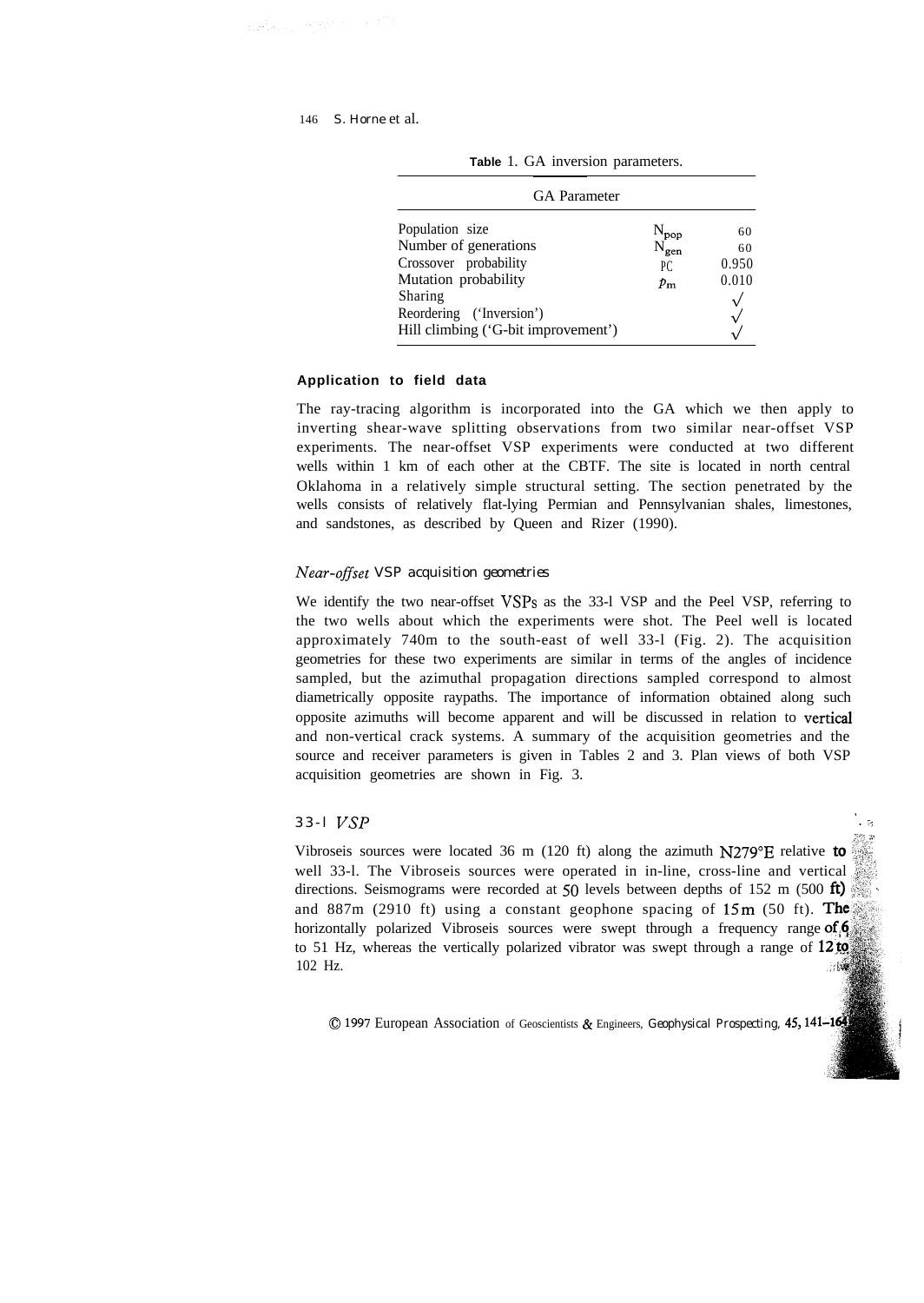

 $\mathbb{R}^{2g}$  ,  $\mathbb{R}^{2g}$ 

 $\boldsymbol{\mathrm{w}}$ 

 $\epsilon$ 

Figure 2. Plan view of the Conoco Borehole Test Facility, Kay County, Oklahoma showing the relative location of the 33-l and Peel wells. Grid references are USGS state plane coordinates.

| Sources                                             |                              |
|-----------------------------------------------------|------------------------------|
| Horizontal vibrators x 2                            |                              |
| Sweep                                               | 51–6 Hz                      |
| Azimuth                                             | 279"                         |
| <b>Offsets</b>                                      | 36 m, 30 m                   |
| Vertical vibrator                                   |                              |
| Sweep                                               | $102 - 12$ Hz                |
| Azimuth                                             | 279"                         |
| Offset                                              | 39m                          |
| Sweep length                                        | 30s                          |
| Record length                                       | 32s                          |
| Taper                                               | 0.5 s                        |
| Sample interval                                     | $2 \,\mathrm{m}\,\mathrm{s}$ |
| Downhole Sonde                                      |                              |
| Desco 3-C receiver                                  |                              |
| Depth locations                                     |                              |
| 50 levels, 152 m through to 887 m at 15 m intervals |                              |

|      |  | Table 2. Data acquistion parameters for the 33-1 |  |  |
|------|--|--------------------------------------------------|--|--|
| VSP. |  |                                                  |  |  |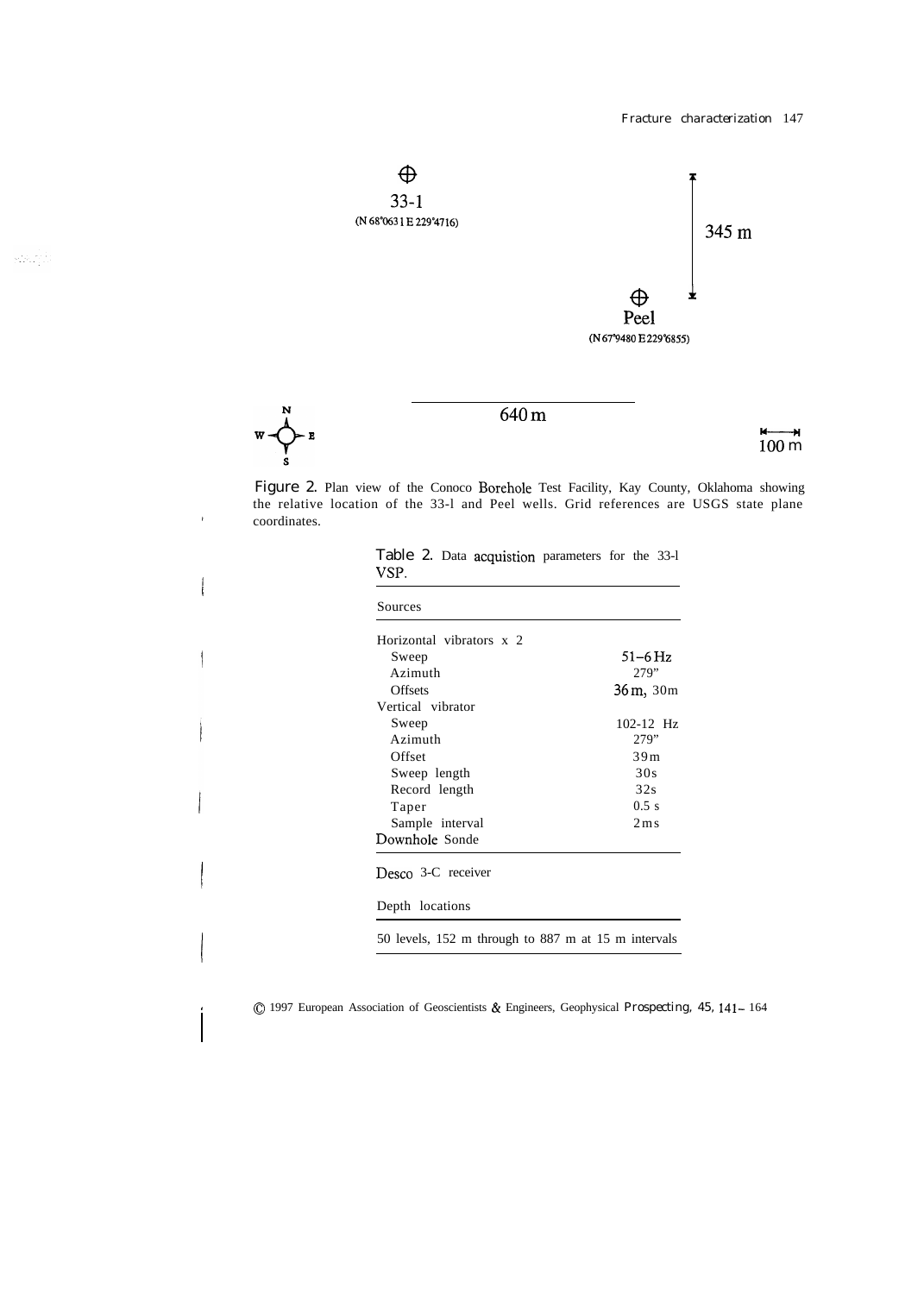## 148 S. *Home* et al.

| Sources                  |                 |
|--------------------------|-----------------|
| Horizontal vibrators x 2 |                 |
| Sweep                    | $7-60$ Hz       |
| Azimuth                  | 122"            |
| Offsets                  | 65m             |
| Vertical vibrator        |                 |
| Sweep                    | $7-15$ Hz       |
| Azimuth                  | 123"            |
| Offset                   | 71 <sub>m</sub> |
| Sweep length             | 14s             |
| Record length            | 15s             |
| Taper                    | 0.2s            |
| Sample interval          | $1m$ s          |
| Downhole Sonde           |                 |

**Table 3.** Data acquisition parameters for the Peel VSP.

GSC-20D 3-C receiver

Depth locations

44 levels, 306 m through to 951 m at 15 m intervals



**Figure** 3. Plan views showing the acquisition geometries used to obtain the multicomponent near-offset VSP data sets.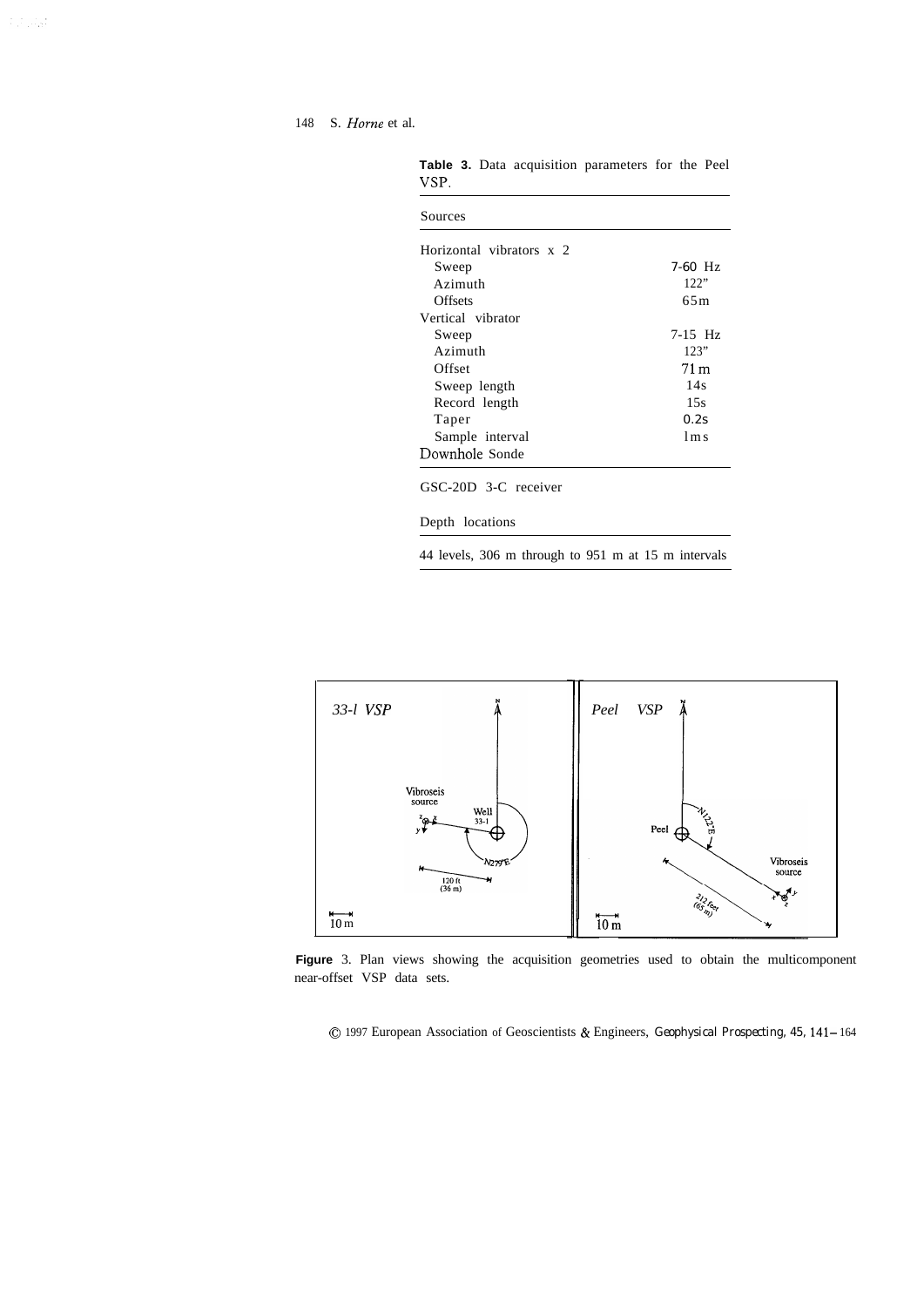# *Peel VSP*

In this experiment the Vibroseis source trucks were sited 6.5 m (210 ft) from the Peel well along the azimuth N122<sup>o</sup>E. In-line, cross-line and vertical source orientations were used to excite seismic energy which was recorded at 44 equispaced depth levels between 306 m (1003 ft) and 951 m (3 120 ft). The horizontally polarized vibrators were downswept from 60 to 7 Hz, and the vertically polarized vibrator downswept from 150 to 7 Hz.

#### **Processing sequence applied to shear-wave data**

We apply a common processing sequence to both VSP data sets for the purposes of consistency. The data processing steps that we use are:

1. Horizontal geophone rotation into the in-line and cross-line directions. This is necessary to correct for downhole tool spin.

2. *f-k* filtering, to separate the up- and down-going shear wavefields.

3. Near-surface correction, to remove any possible inconsistencies due to variations in the near-surface layers (MacBeth et *al.* 1995).

After each of the processing steps above a visual check is made of the processed seismograms and automatic techniques are applied to extract shear-wave splitting information. The purpose of this is to verify that these processing steps do not distort the shear wavefield.

#### *33-l VSP*

The shear-wave splitting is quantified in terms of the fast shear-wave polarization and the time delay between the split shear waves by the use of an analytical implementation of the Alford rotation (Zeng and MacBeth 1993). Estimation results for the 33-l VSP data after each of the processing steps are shown in Fig. 4. The polarization estimates show little change after application of *f-k* filtering and nearsurface correction and indicate a constant shear-wave polarization of approximately N50"E. This result disagrees with that reported by Queen et *al.* (paper presented at 5th international workshop on seismic anisotropy, Banff, Canada, 1992) for which the fast shear-wave polarization was found to be N75"E. This discrepancy may arise from a polarity confusion which cannot, at present, be resolved on the basis of observer logs. The time-delay estimates after near-surface correction are shifted by approximately 5 ms so that, as expected, there is negligible splitting at the depth at which the correction is applied. The rate of increase of the time delay with depth is not continuous and significant discontinuities can be identified at the four depth levels, 422 m, 617 m, 677 m and 767 m, as indicated on Fig. 4. The section between the near-surface correction reference level and the first discontinuity at 422 m reveals a moderate increase in the time delay of approximately 12ms/km. The second anisotropic zone lying between 422 m and 617 m corresponds to a time-delay

ali je planatki

0 1997 European Association of Geoscientists & Engineers, *Geophysical Prospecting,* 45, 141-164

aan, Paranjin ji มเรียนของว่า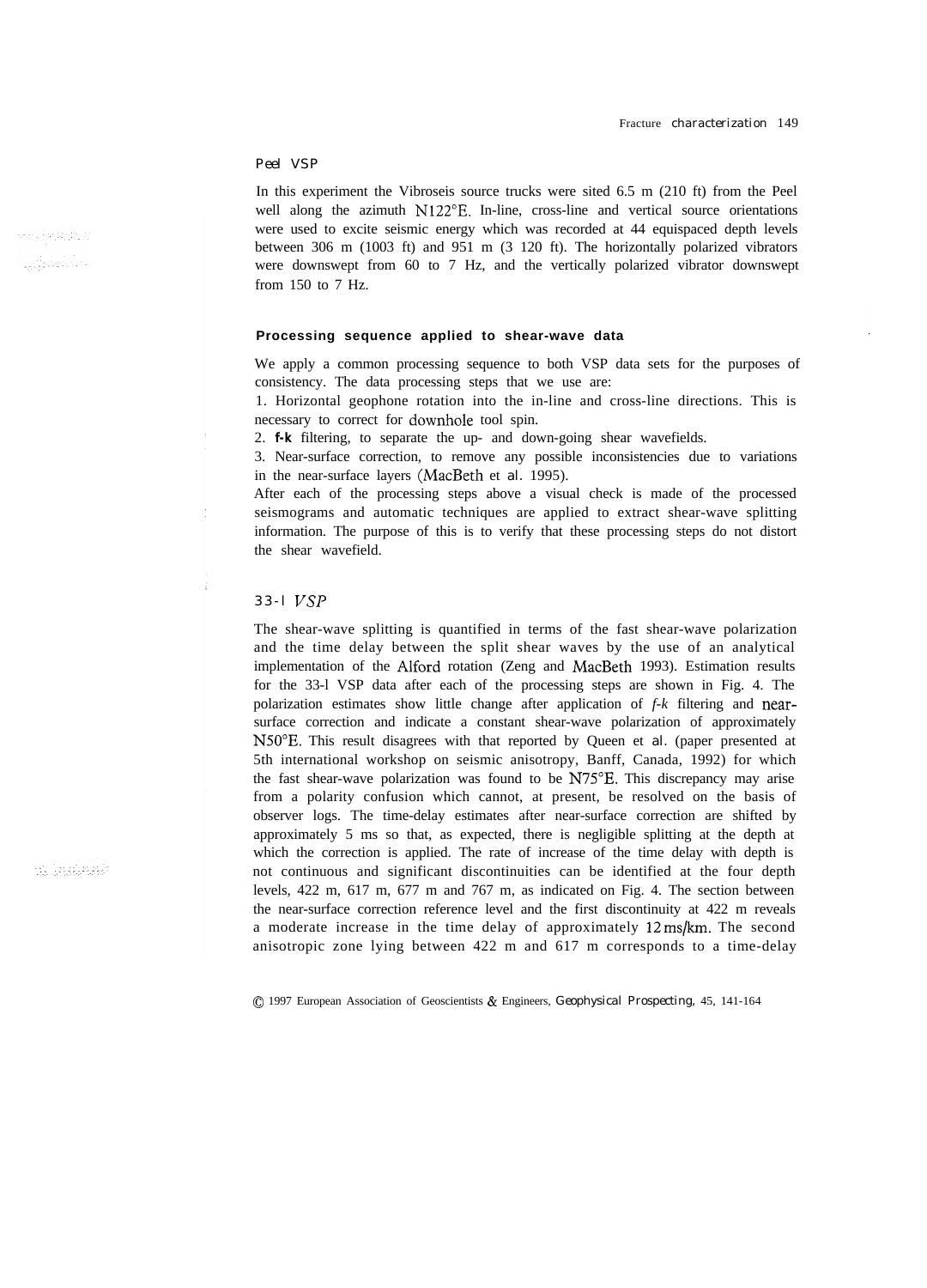150 S. *Home* et al.



**Figure 4.** Shear-wave estimation results for the 33-l VSP at various processing stages.

gradient of 33 ms/km. The third zone is apparently isotropic as there is no appreciable change in the time-delay estimates over this depth range. Between 677 m and 767m there is a significant increase in the time-delay gradient to 97ms/km. Below this depth range, the time-delay estimates decrease to a minima of 18ms at 827 m and then increase to 23 ms for the deepest recording at 887 m.

#### *Peel VSP*

Results from the application of shear-wave estimation techniques are shown in Fig. 5. Unlike the results for the 33-l VSP, the near-surface correction has a considerable effect in clarifying the estimation results. Before near-surface correction the estimated  $qSI$  polarizations decrease steadily with depth from N90°E at shallow levels to N60 $^{\circ}$ E. After the correction this rotation becomes less apparent and the  $qS1$ polarizations are shifted towards N55"E. Before the near-surface correction there is no clear time-delay variation with depth as observed for the 33-l VSP estimation results. None the less, possible discontinuities can be observed at depths similar to those identified in the 33-1 VSP results. However, after the near-surface correction the time-delay gradients can be measured with more confidence. The first anisotropic

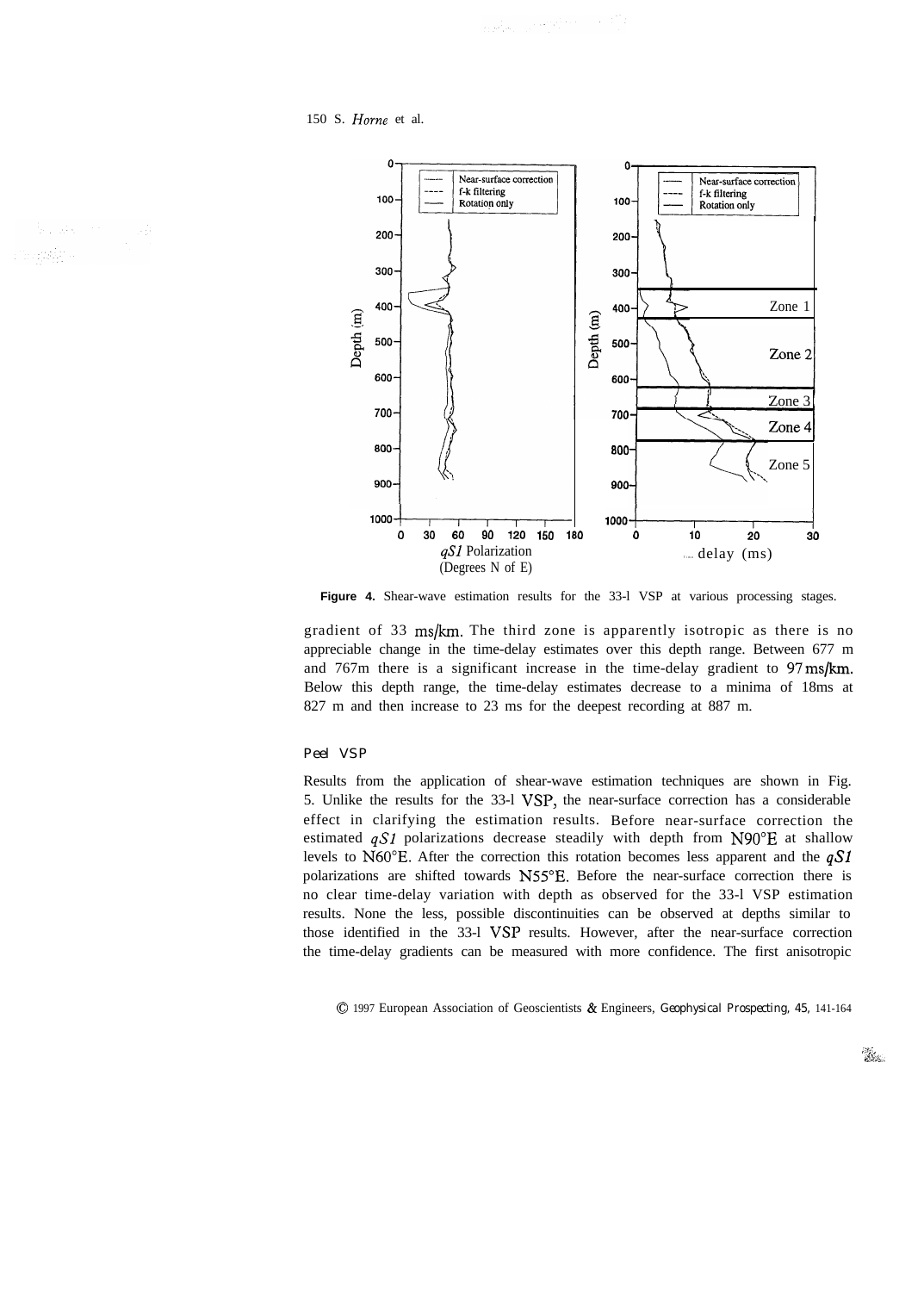

**Figure** 5. Shear-wave estimation results for the Peel VSP at various processing stages.

zone, between the reference level at which the near-surface correction is applied and 422 m depth, corresponds to a time-delay gradient of  $11 \text{ ms/km}$ . This increases to approximately 20 ms/km in the second zone which extends to a depth of 617 m. No significant changes in the time delays are observed between 617 m to 677 m so that this zone is likely to be isotropic. A time-delay gradient of 42ms/km is observed between  $677$  m and  $766$  m. Below this depth there is no clear trend in the time delays and this zone appears isotropic.

A comparison of the estimation results from the two VSPs reveals a similar timedelay variation with discontinuities in the time-delay gradients occurring at similar depths (Figs 4 and 5). There are also similarities in the relative time-delay gradients in the five anisotropic regions with the results obtained from the 33-l VSP. In particular, shear-wave splitting is pronounced in the second and fourth regions with the intermediate region being isotropic. However, the overall degree of splitting for the Peel VSP is significantly smaller than that observed for the 33-l VSP. An obvious explanation is offered in terms of lateral variability since the two wells are 740m apart. Although this is a plausible explanation, the similarity in the variations of the time-delay estimates with depth suggests that there may be some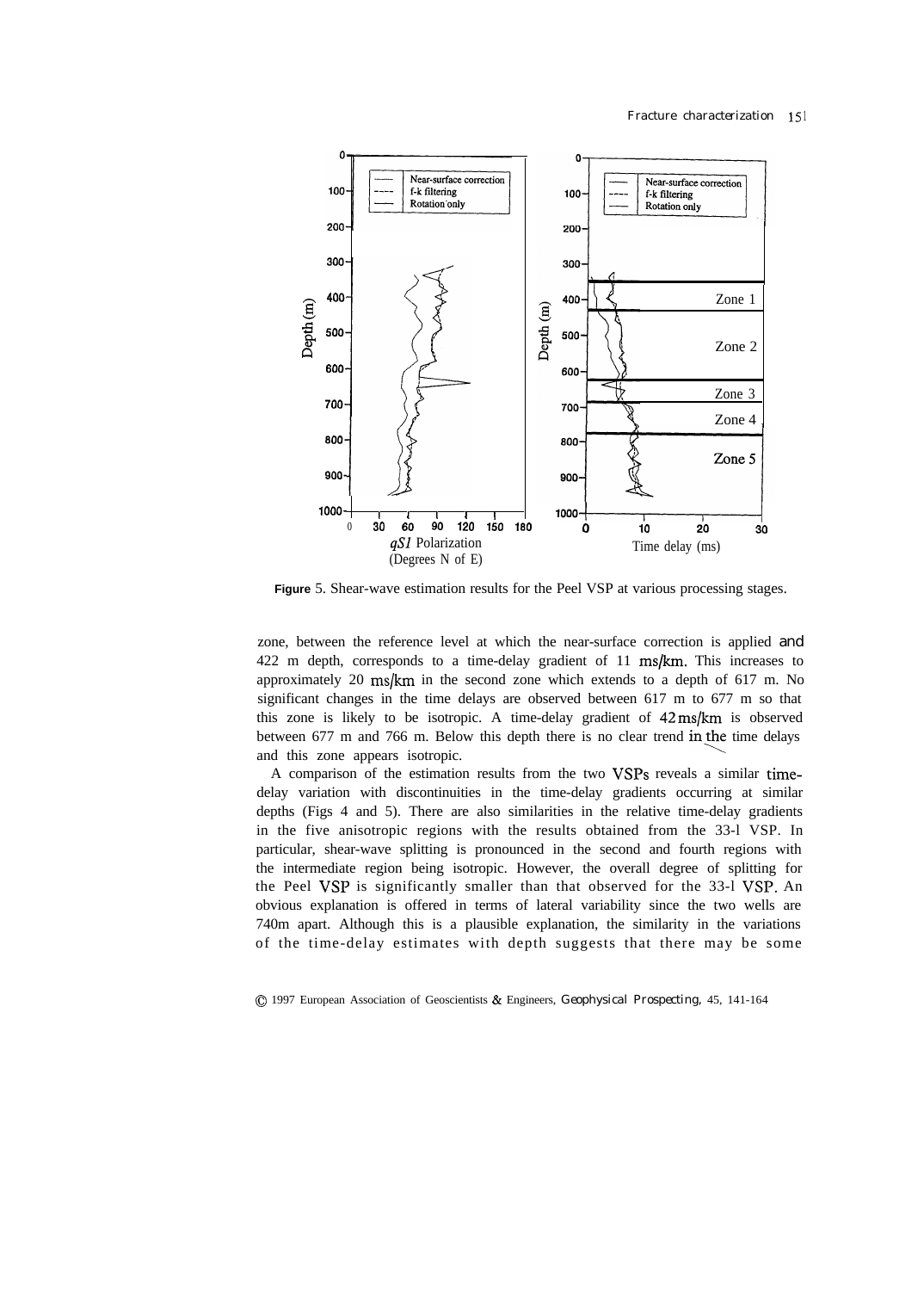correspondence between the observed anisotropy in the two wells. Furthermore, the two VSPs are shot in a relatively simple geological setting so that lateral changes are unlikely, although this possibility cannot be ruled out. The inversion results that we obtain show that such lateral changes need not be invoked to explain these shearwave splitting observations.

## **Stratigraphic correlation with shear-wave birefringence**

The results we obtain for the observed shear-wave birefringence from both nearoffset VSPs show a clear correlation with the reported stratigraphy at the CBTF. We show this in Fig. 6, where a stratigraphic depth section of the geology at the test site is plotted on the same depth scale as the splitting estimates. The large time-delay

![](_page_11_Figure_4.jpeg)

**Figure** 6. A comparison of the shear-wave estimation results (after application of  $f-k$  filtering and near-surface correction) obtained for the 33-l and Peel VSP data sets with the stratigraphy reported at the Conoco Borehole Test Facility (after Queen and Rizer 1990). Note the correlation between the time delays and the sandstone formations. <sup>I</sup>

![](_page_11_Picture_7.jpeg)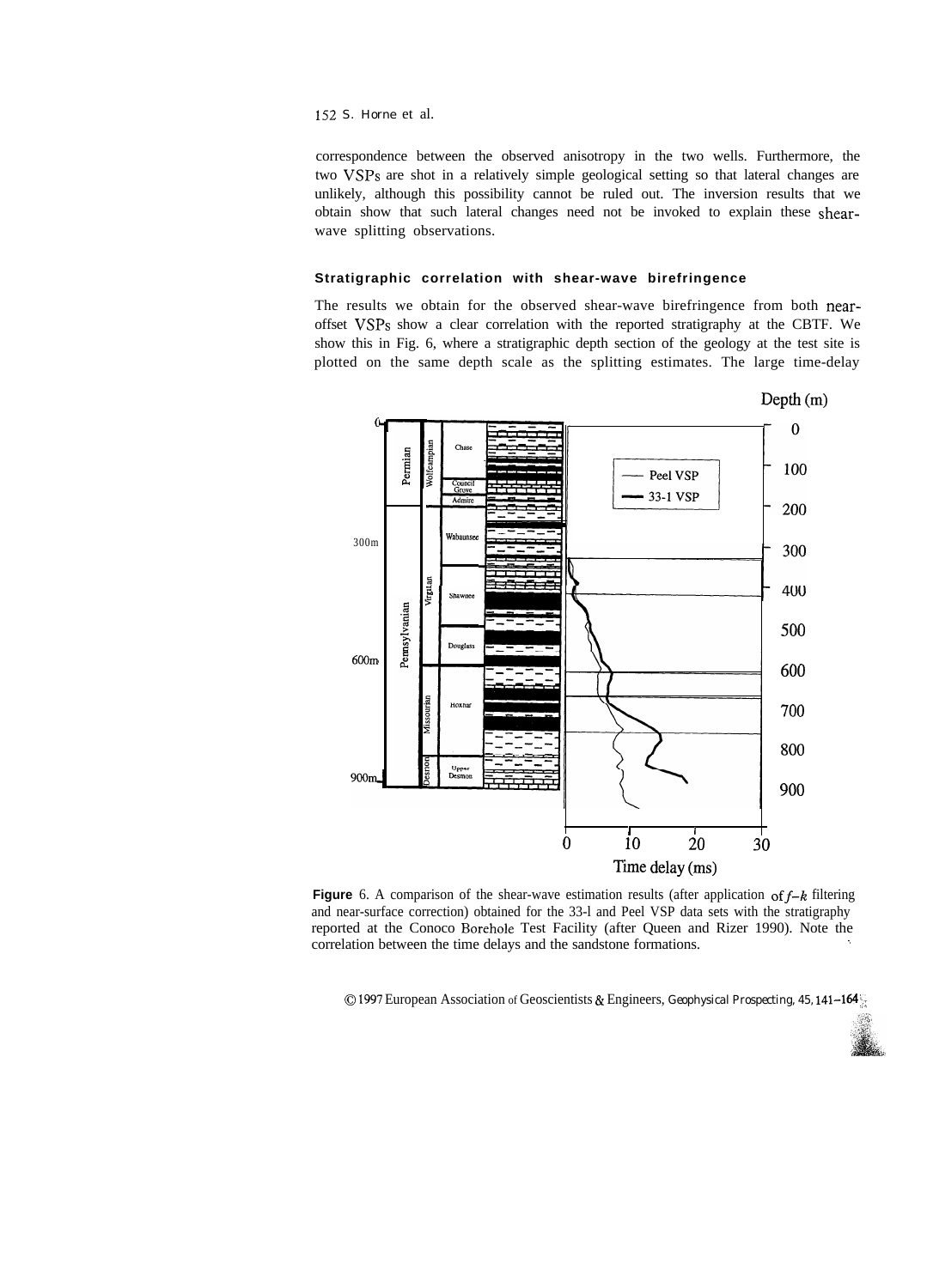gradients for the two depth ranges 422-617 m and 677-767 m correspond to formations with considerable amounts of sandstone interbedded with shale. This correlation suggests that the shear-wave birefringence is sensitive to the presence of open fractures in the sandstones. The depth interval at 700 m has also been observed to correspond to fluid loss in all of the deep wells at the CBTF which is attributed to large open fractures within this zone (Queen *et al.* 1992, as above). Alternatively, these sandstone formations may exhibit preferential grain alignment due to depositional conditions leading to equivalent anisotropic behaviour (Helbig 1994). However, the coincidence of the  $qS1$  polarizations with the maximum compressive stress direction (Zoback and Zoback 1980) suggests that the observed seismic anisotropy is not related to such depositional fabrics. Furthermore, examination of core samples from the test site do not indicate any depositional fabrics with the required orientation to explain these observations (Queen and Rizer 1990).

## **Inversion results**

Model parameters for the best solution found by the GA are given in Table 4. The best model misfit is less than 1.0 indicating that, on average, all the model observations are within the estimated error bounds (Fig. 7). This model predicts a fracture system striking N50"E and dipping 18" from the vertical to the south-east. The predicted  $qSI$  polarizations remain constant as a function of depth and are orientated parallel to the fracture strike. This behaviour appears to model most of the observed  $qS1$  polarizations at depths below 600 m for the Peel VSP and below 450 m for the  $33-1$  VSP. For the  $33-1$  VSP, the oscillation in the polarizations above 450 m could not be modelled. This feature appears to be related to the poor resolution of qS1 polarizations for which the associated time delay is small.

In the case of the Peel VSP, the rotation in  $qS1$  polarizations observed with depth is not reproduced. Unlike the estimates from the 33-l VSP, this behaviour is not introduced after the near-surface correction although this processing step reduces this effect. The inability of the model observations to reproduce this behaviour could

**Table 4.** The best solution found using the GA for the Hudson scheme.

|                                                                                                                        | CD                                        | AR                                                                                                          | CТ                              |
|------------------------------------------------------------------------------------------------------------------------|-------------------------------------------|-------------------------------------------------------------------------------------------------------------|---------------------------------|
| Zone $1$<br>Zone 2<br>Zone 3<br>Zone 4<br>Zone 5<br>Crack Strike (Degrees N of E)<br>Crack Dip (Degrees from vertical) | 0.079<br>0.022<br>0.025<br>0.097<br>0.405 | $10^{-2}$<br>$10^{-4}$<br>$10^{-2}$<br>$10^{-3}$<br>$10^{-4}$<br>$50^{\circ}$<br>18" to south-east<br>0.265 | wet<br>dry<br>dry<br>dry<br>dry |
| Misfit $f(\mathbf{m}, \tau^0, \mathbf{p}^0)$                                                                           |                                           |                                                                                                             |                                 |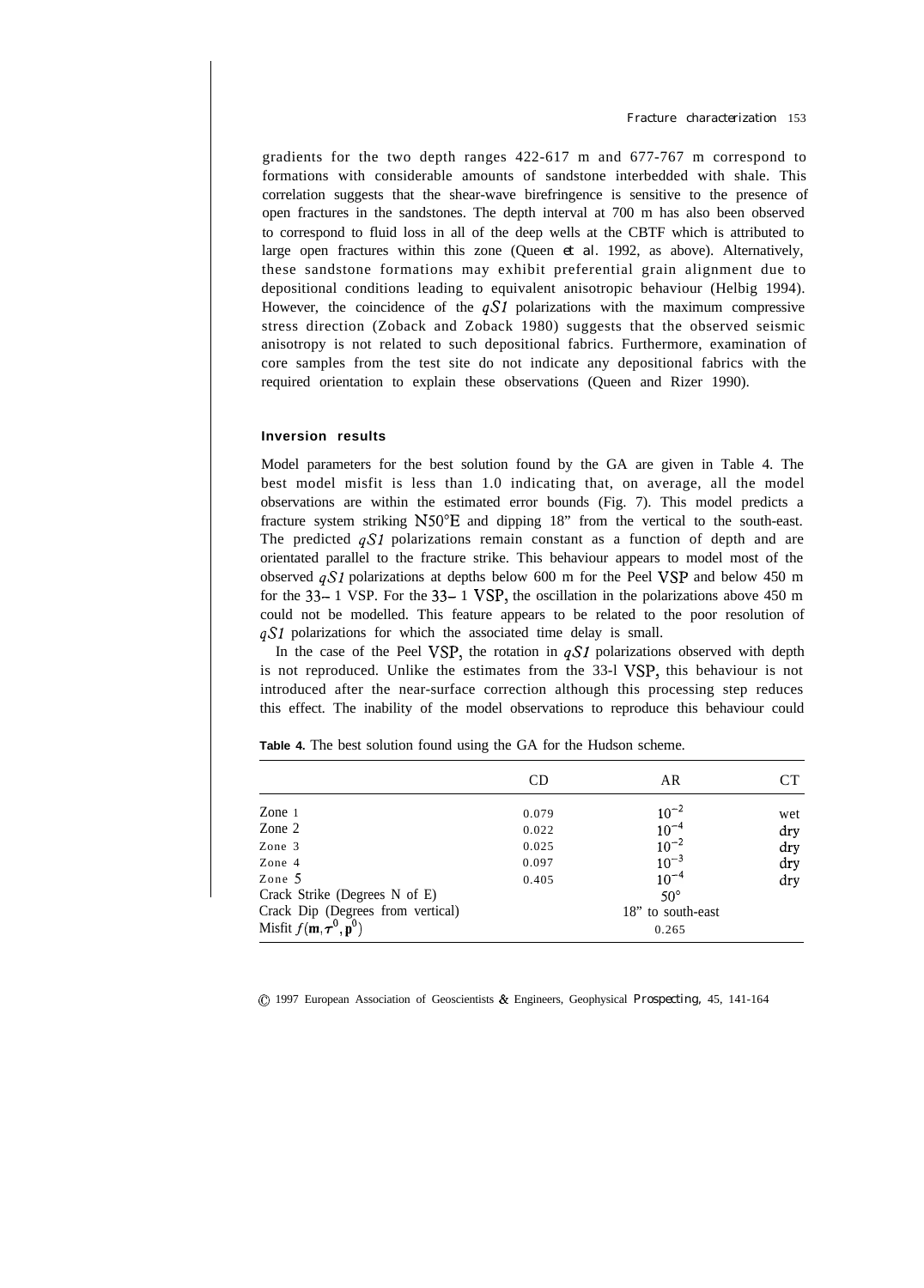1.54 *S. Home* et al.

![](_page_13_Figure_2.jpeg)

Figure 7. A comparison of the observed shear-wave splitting estimates with those predicted for the best model obtained using the GA.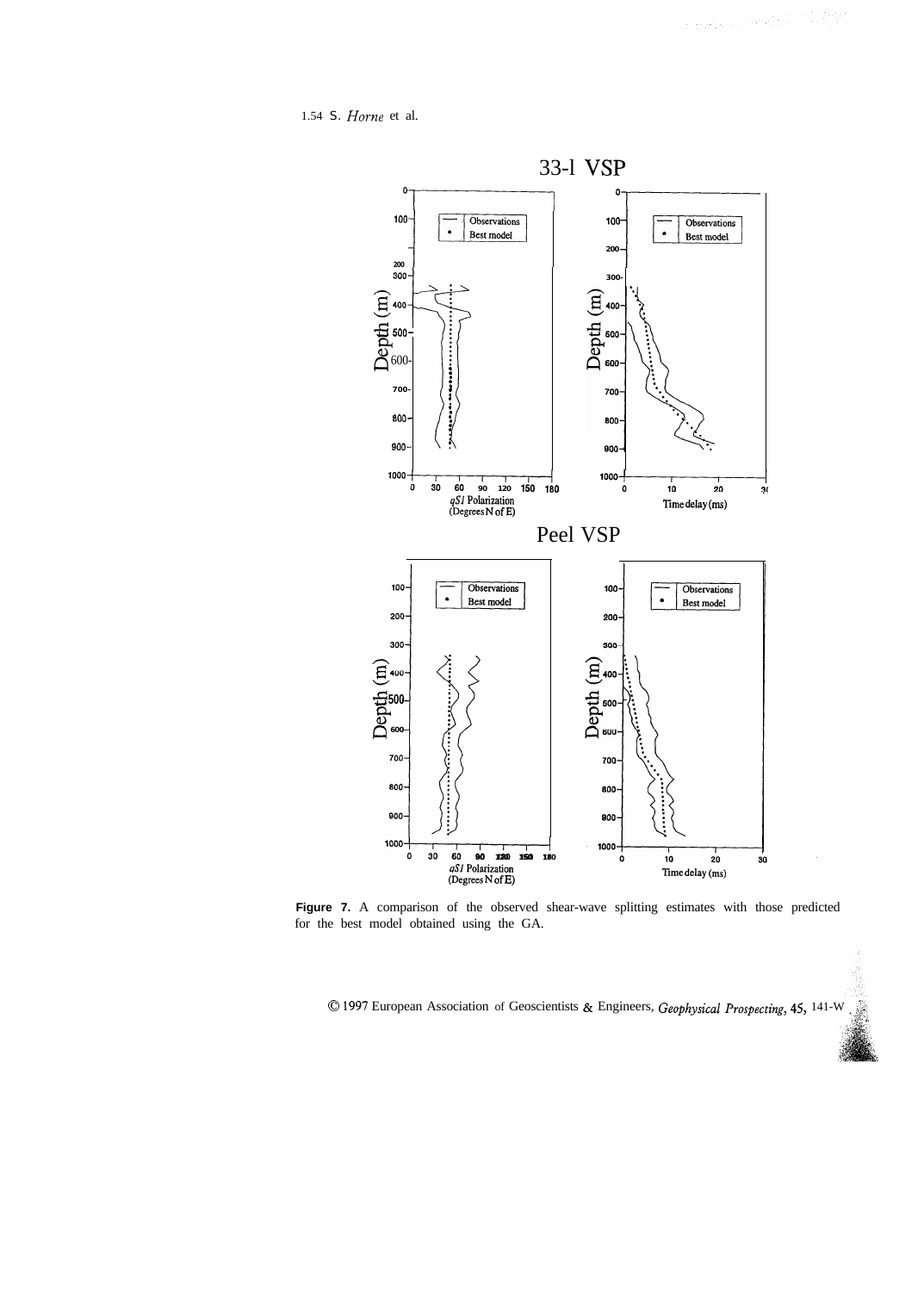lie in the failure of the optimization method to converge or in the assumptions employed in the forward-modelling scheme. It is possible that the GA fails to converge to a lower misfit value since there is no proof that such methods are able to find the global minima. The alternative explanation of restrictive assumptions which do not allow a realistic representation of the problem is now addressed. Essentially there are three main assumptions used in the forward modelling. These are the approximation of the geology at the test site to a  $1D$  stack of plane layers, the use of a ray method and the representation of the anisotropy as a transversely isotropic medium with an arbitrary orientation of the symmetry axis which is constant with depth. This first assumption is judged to be valid through the consideration of geological data from the CBTF. The second assumption of the ray-tracing method appears justified through comparison tests with full waveform synthetics generated using the reflectivity method (Horne 1995). The remaining assumption of transverse isotropy may be inappropriate since horizontal fine layering and subvertical fracturing, both of which are likely to be present at the test site, lead to equivalent media of the monoclinic symmetry class. For these systems, at near-vertical propagation directions the observed anisotropy will be dominated by the nearvertical fractures. On moving away from the vertical direction the fine layering anisotropy becomes increasingly dominant and for some systems this leads to the  $qS1$ shear wave being polarized parallel to the radial direction. This combination of subvertical fracturing and fine layering anisotropy can be used to explain the measured  $qSI$  behaviour observed for both VSPs. For the 33-l VSP, the source is located along the azimuth N279"E. This implies that shear-wave energy is propagating closer to the supposed fracture orientation of N50"E dipping 18" to the south-east. This compares with the Peel VSP source which is located approximately downdip along azimuth N122°E. Thus, the  $qSI$  polarizations observed from the 33-l VSP will be dominated by the fracturing anisotropy, whereas the  $qS1$  polarizations for the Peel VSP will be more sensitive to the fine-layering anisotropy. Equal area plots for the situations described are shown in Fig. 8. Unfortunately, a forward-modelling scheme able to produce accurate results for such monoclinic symmetry systems could not be efficiently implemented within the GA.

The majority of the predicted time delays fall within the estimated error bounds for both VSPs (Fig. 7). The poorest agreement occurs in zone 5, below 800 m, for the 33- 1 VSP. In this zone the observed time delays decrease between 800 m and 850 m and increase below this depth. For this depth range the raypaths are essentially vertical with the straight line angles of incidence ranging between 2.4" and 2.6". Since the angular variation is essentially the same over this interval it is unlikely that this variation is due to anisotropic propagation effects. Decreases in time delay can be explained in terms of multiple splitting which may be caused by a change in the symmetry system or its orientation. Such a change can be introduced through a variation in the fracture orientation with depth. However, the implemented raytracing scheme assumes there is no such change and this effect cannot be modelled

\$.J 1997 European Association of Geoscientists & Engineers, *Geophysical Prospecting,* 45, 141-164

<sup>I</sup>

n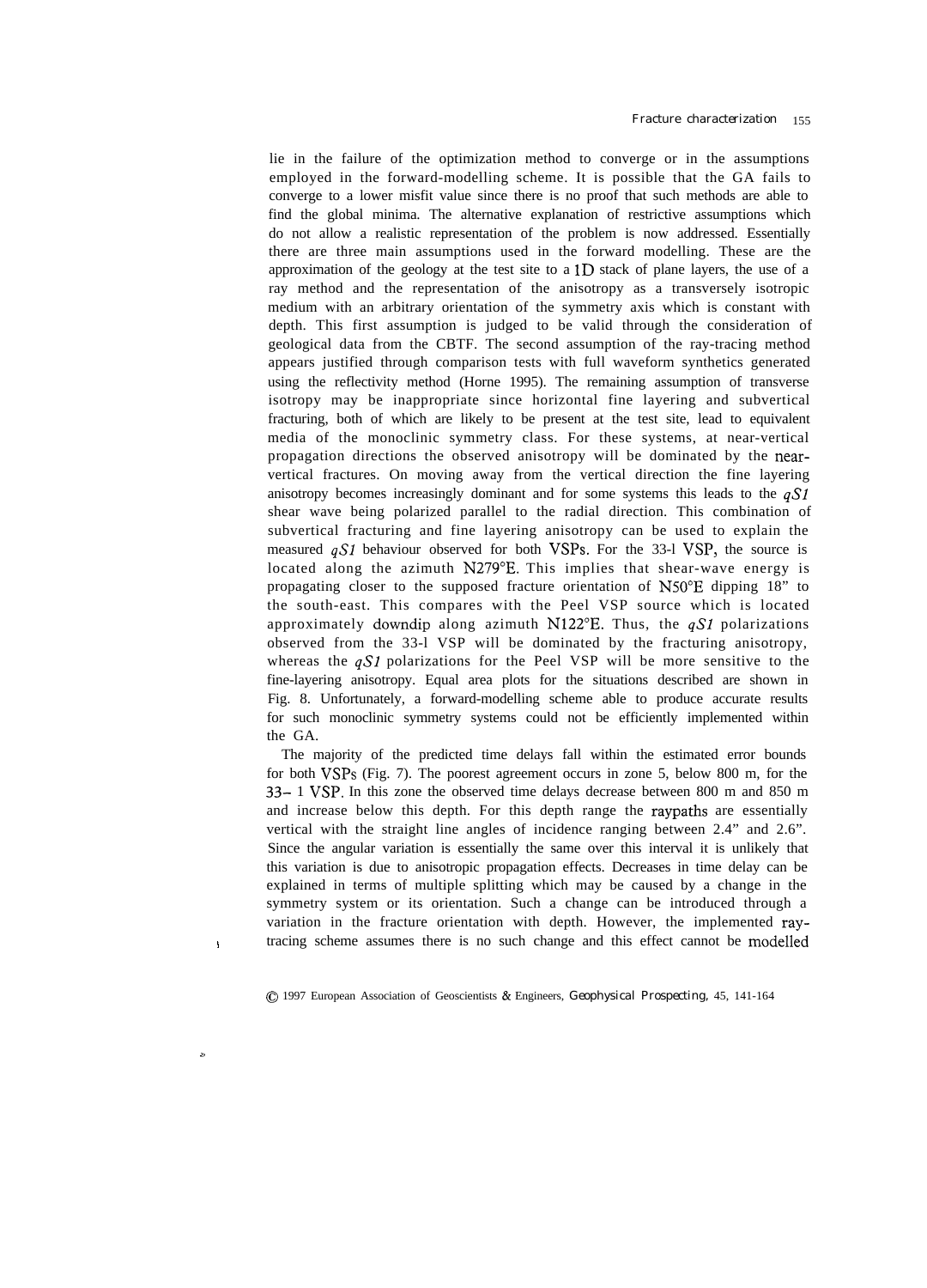156 S. *Home* et al.

![](_page_15_Figure_1.jpeg)

**Figure** 8. Lower-hemisphere equal-area plots showing the qS1 polarizations between angles of incidence 0" and 30" for (a) a TIV medium constructed from horizontal fine layering, (b) a TI medium constructed from Hudson cracks dipping 24" to the south-east and striking N50"E. (c) A monoclinic medium constructed by combining horizontal fine layering and the dipping crack systems shown in (a) and (b). Marked on this figure are the two angular apertures corresponding to the Peel and 33-l VSPs. For the 33-l VSP, the  $qS1$  polarizations are aligned with the crack strike, whereas the polarizations measured using an aperture corresponding to that used for the Peel VSP show a rotation towards the radial direction with increasing incidence.

with the present inversion scheme. It should be emphasized that this assumption is necessary to construct an efficient forward-modelling scheme and is not a limitation of either ray tracing or the GA optimization scheme.

#### *Non-uniqueness*

The acceptable models,  $f(\mathbf{m}, \tau^0, \mathbf{p}^0) < 1$  .0, sampled by the GA are shown in distancemisfit scatter plots (Fig. 9). For these plots, the multiparameter model vector is represented in terms of a single parameter, the distance D(m), which is essentially a normalized form of the vector magnitude. These plots allow a convenient visualization of the sampling distribution of high-dimension parameter spaces. The problem is clearly non-unique and within this window of acceptable solutions there are 233 models.

Of particular interest is the non-uniqueness associated with the crack orientation. We show this by plotting the strike and dip for each of the acceptable models using a scatter plot for which each dot is shaded according to that model's misfit value (Fig. 10). The models are clustered about the best model between crack strikes of N35"E and N65"E and crack dips between 10" and 40" to the south-east. The fracture dips for the better models are concentrated about values of approximately 20" to the south-east. This clustering is controlled by the time-delay observations. The reason for this can be clearly explained using Fig. 11, in which velocity sheets and lowerhemisphere equal-area plots of time delays are shown for equivalent anisotropic media constructed from vertical fractures and subvertical fractures. Referring to the cross-sections of both the velocity sheets and the time-delay plots in the plane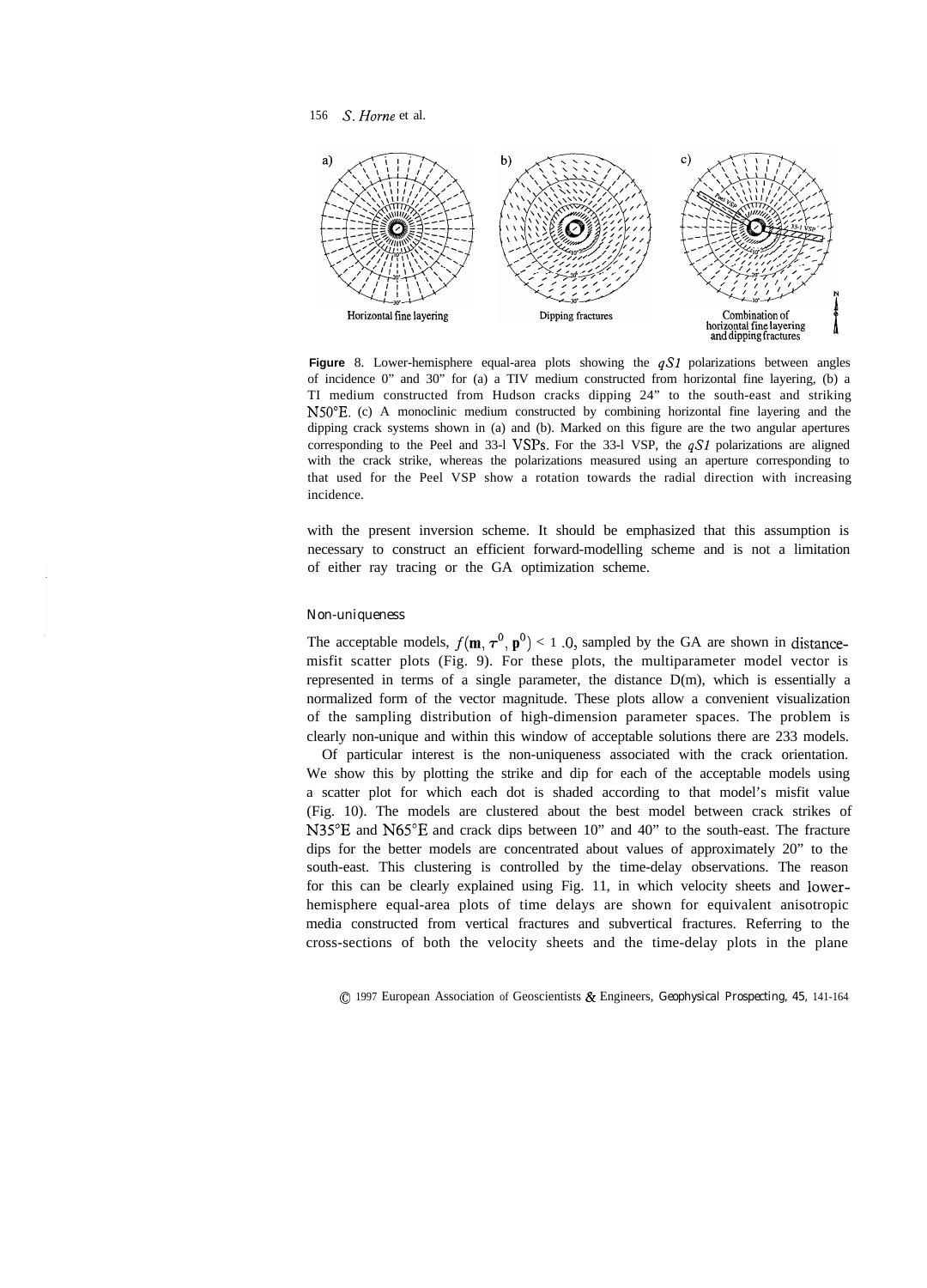![](_page_16_Figure_1.jpeg)

**Figure 9.** Distance-misfit scatter plots showing models for which the misfit is less than 1. This misfit range corresponds to models whose observations, on average, fit all the observed data within the estimated error bounds.

perpendicular to the crack strike, it can be seen that the seismic anisotropy for the dipping fractures is no longer symmetrical about the vertical axis. If we now consider two near-offset VSPs with sources located along diametrically opposite azimuths, which is approximately the case for the Peel VSP and 33-l VSP, then the observed shear-wave birefringence is the same for vertical fracture anisotropy. However, for the subvertical fracture system, the shear-wave birefringence is greater for the VSP transmitting shear waves along the plane of fracturing than for the VSP on the opposite azimuth. This effect is observed in the two near-offset VSPs for which the time delays are larger for the 33-l VSP compared with the Peel VSP. We propose that this technique of opposite azimuth VSP surveys may be of significant use in the discrimination and measurement of subvertical fracture systems.

# *Resolution*

We calculate the model parameter resolution by computing misfit values along crosssections through the model space about the best solution. We achieve this by sweeping through one component of the model vector whilst keeping all other components equal to the best model parameters. The resolution for each parameter is calculated using a measure of dispersion, a, given by

$$
\sigma(m_i) = \left[ \sum_{m_{i,\text{high}}}^{m_{i,\text{high}}} (m_{i,\text{best}} - m_i)^2 L(f) \right]^{1/2} \tag{3}
$$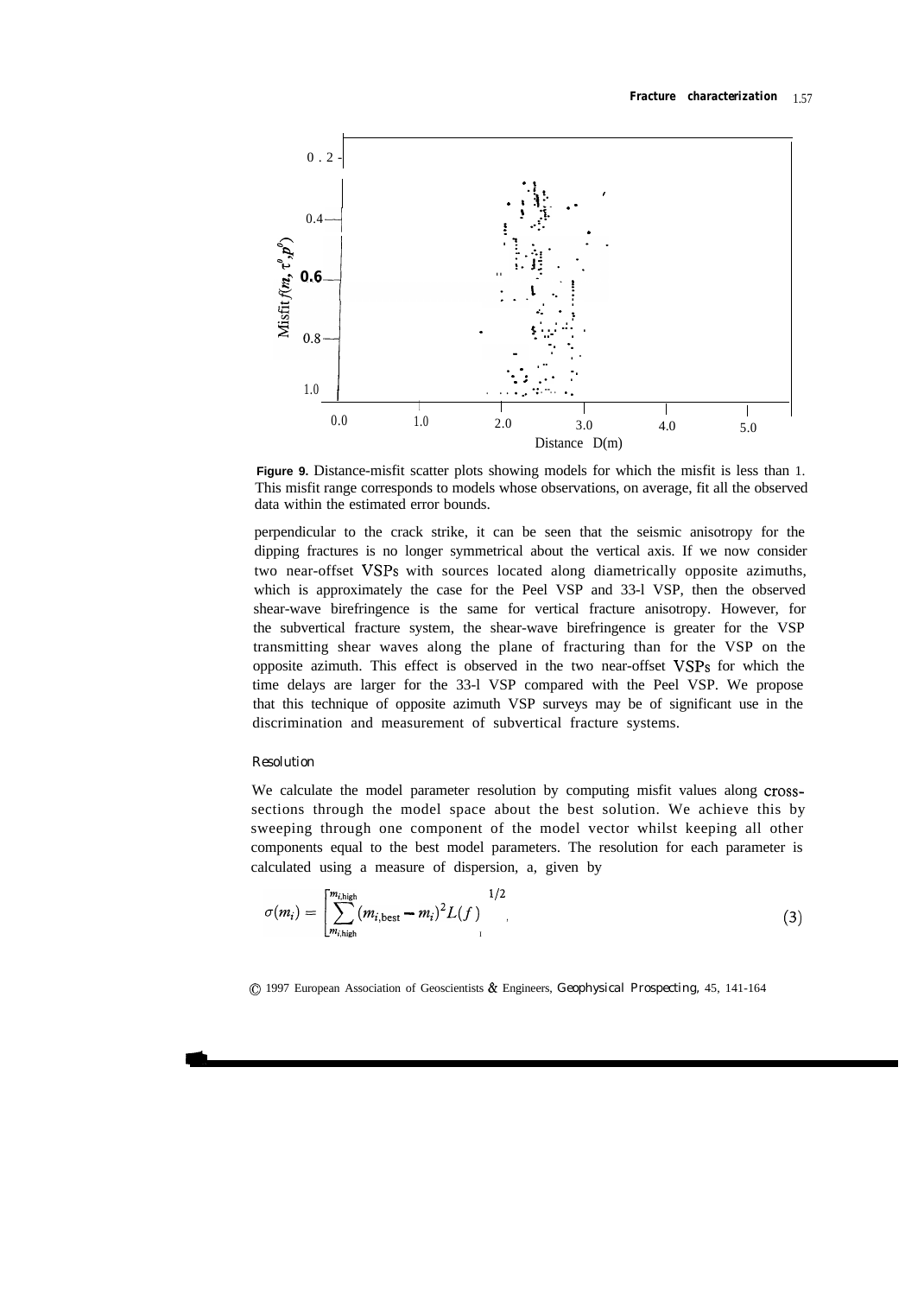158 S. *Home* et al.

![](_page_17_Figure_1.jpeg)

 $f_{\min}(m,\tau^{\circ},p^{\circ})=0.265$ 

Figure 10. Scatter plot of crack strike versus crack dip for the models sampled using the GA. The dots representing the sampled models are shaded according to the solution's misfit. The direction of dip is indicated in the corner of each quadrant. The arrow indicates the best solution.

where  $m_i$  is the ith component of the model vector m.  $m_{i,\text{best}}$  is the ith component for the best model.  $m_{i,\text{high}}$  and  $m_{i,\text{low}}$  are the upper and lower discretization bounds. L is a likelihood function defined as (Tarantola 1987)

$$
\mathbf{L}(\mathbf{x}) = e^{-\frac{1}{2}x},\tag{4}
$$

where x is a misfit value, such as  $f$ ,  $\Delta \tau$ , or  $\Delta p$  as defined in (2). The results of this analysis are given in Table 5 and in cross-section plots of the likelihood function for each component of the model vector (Fig. 12). The dispersion is calculated to be less than 10" for both the crack strike and the crack dip. The crack-dip cross-section plots reveal a bimodal function with two narrow peaks located at approximately opposite dips with the most significant peak located at about 20" to the south-east. This secondary maximum is located outside the window of acceptable solutions as indicated by the shaded region in the cross-section plots. If this secondary solution is omitted from the dispersion calculation, then the fracture-dip resolution reduces to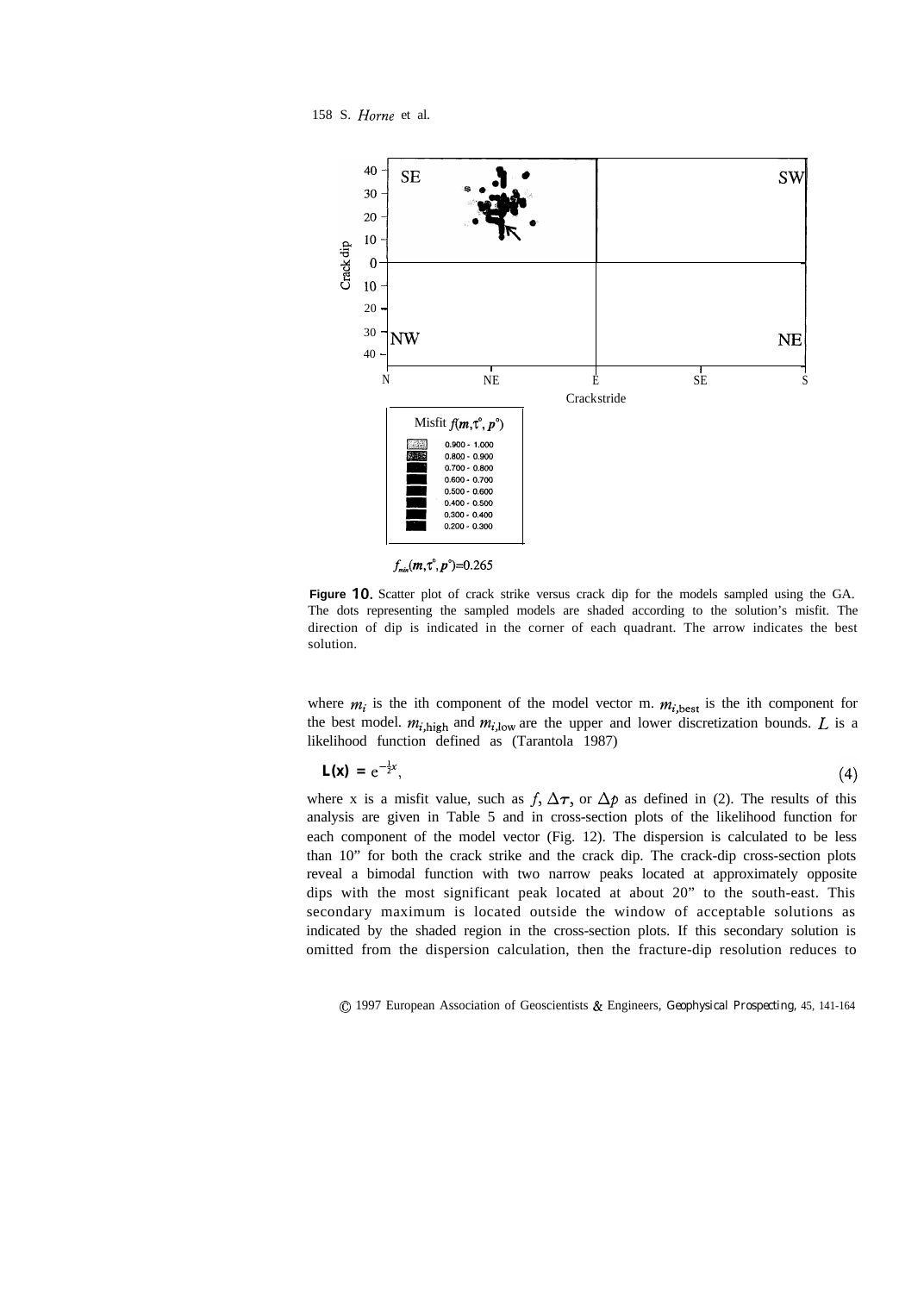![](_page_18_Figure_1.jpeg)

infar con  $\mathcal{A}_2(\mathcal{F})\neq\mathcal{F}$ 

Figure 1 1 . A comparison of anisotropic behaviour for materials constructed from vertical (left) and subvertical (right) fractures. The subvertical cracks are rotated 20" from the vertical. The lower plots show the time-delay variations over a hemisphere of propagation directions with the inner circle indicating an equi-incident angle of 10".

less than 1". To identify the source of this secondary solution, cross-section plots are constructed for the separate time-delay and  $qS1$  polarization misfit terms in (2) (Fig. 13). The crack dip cross-section reveals that the contribution from the  $qS1$ polarization misfit is essentially constant between dips of  $\pm 25^{\circ}$ . Beyond this range the likelihood function rapidly decreases to zero. This cut-off is due to the rapid changes in the predicted  $qS1$  observations which occur for these large values of dip as the line singularity is sampled. The time-delay likelihood function is bimodal with well-defined peaks at dips of 18" to the south-east and 24" to the north-west. The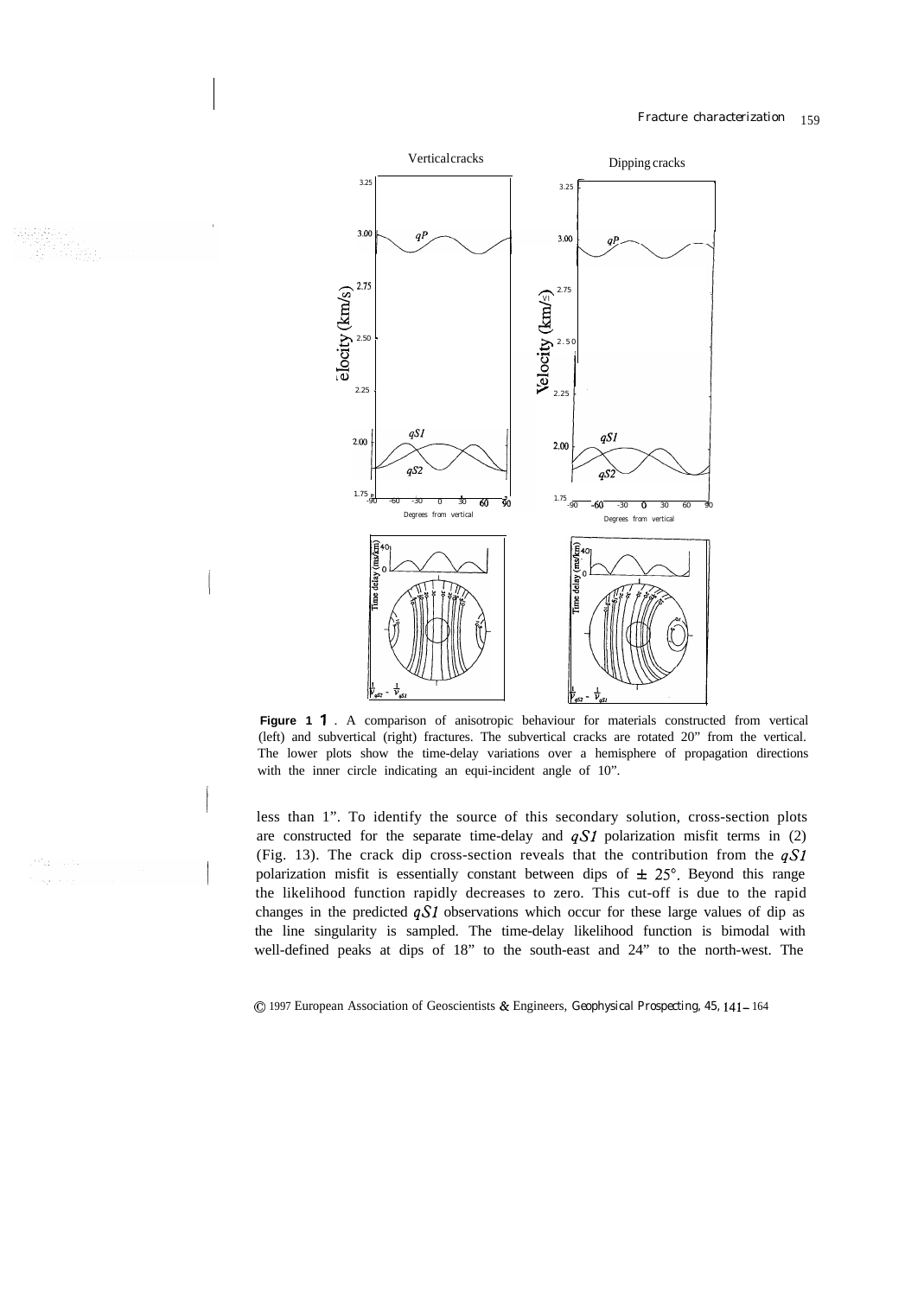ma diyaa dag

![](_page_19_Figure_1.jpeg)

**Table 5.** Resolution estimates for the Hudson parametrization results.

**Figure** 12. Likelihood cross-section plots about the best model found by the GA. The shaded regions indicate the range of acceptable solutions with misfits less than 1.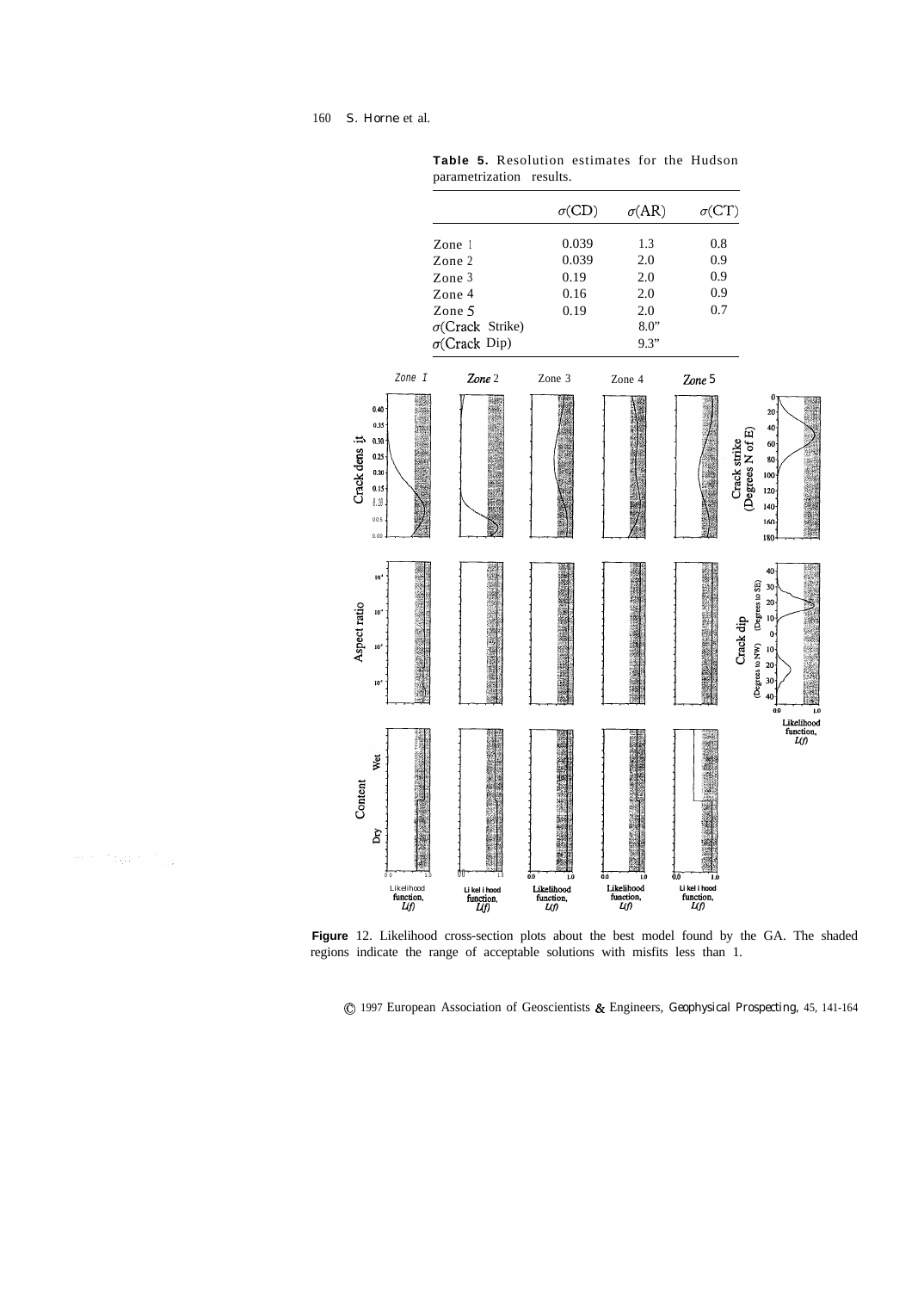![](_page_20_Figure_1.jpeg)

**Figure 13.** Cross-section plots about the best model found by the GA. The three different curves correspond to the likelihood functions for the separate time-delay and polarization misfit terms in equations (2b) and  $(2c)$  respectively.

peak located at 18" to the south-east corresponds to the best model found by the GA. Thus it appears that the crack dip is essentially determined by the time-delay misfit term. This compares with the crack-strike parameter which is determined by the  $qS1$ polarization misfit term (Fig. 13). A possible explanation for this bi-modality is a lateral variation in the anisotropy between the two wells leading to inconsistent data. To test this supposition, we construct a noise-free synthetic data set corresponding to the two near-offset VSP geometries for the best model. Crack-orientation cross-sections are now calculated for this noise-free and consistent data set to see if the secondary maximum is eliminated (Fig. 14). The cross-sections show an almost identical form to that obtained with the observed data set. This demonstrates that lateral variations are not responsible for the bi-modality in the cross-sections. Instead, it appears that it is the acquisition geometries for these two near-offset VSPs which lead to this behaviour.

The Hudson parameters of aspect ratio and crack content are not well resolved. This low resolution is probably related to the limited sampling of angles of incidence by the near-offset VSPs. The resolution for the crack density is better than that obtained for the aspect-ratio parameters and crack content, but it is still poor. An improvement in the crack-density resolution could be achieved through an improvement in the accuracy of the time-delay measurements. This implies that the resolution of crack

. -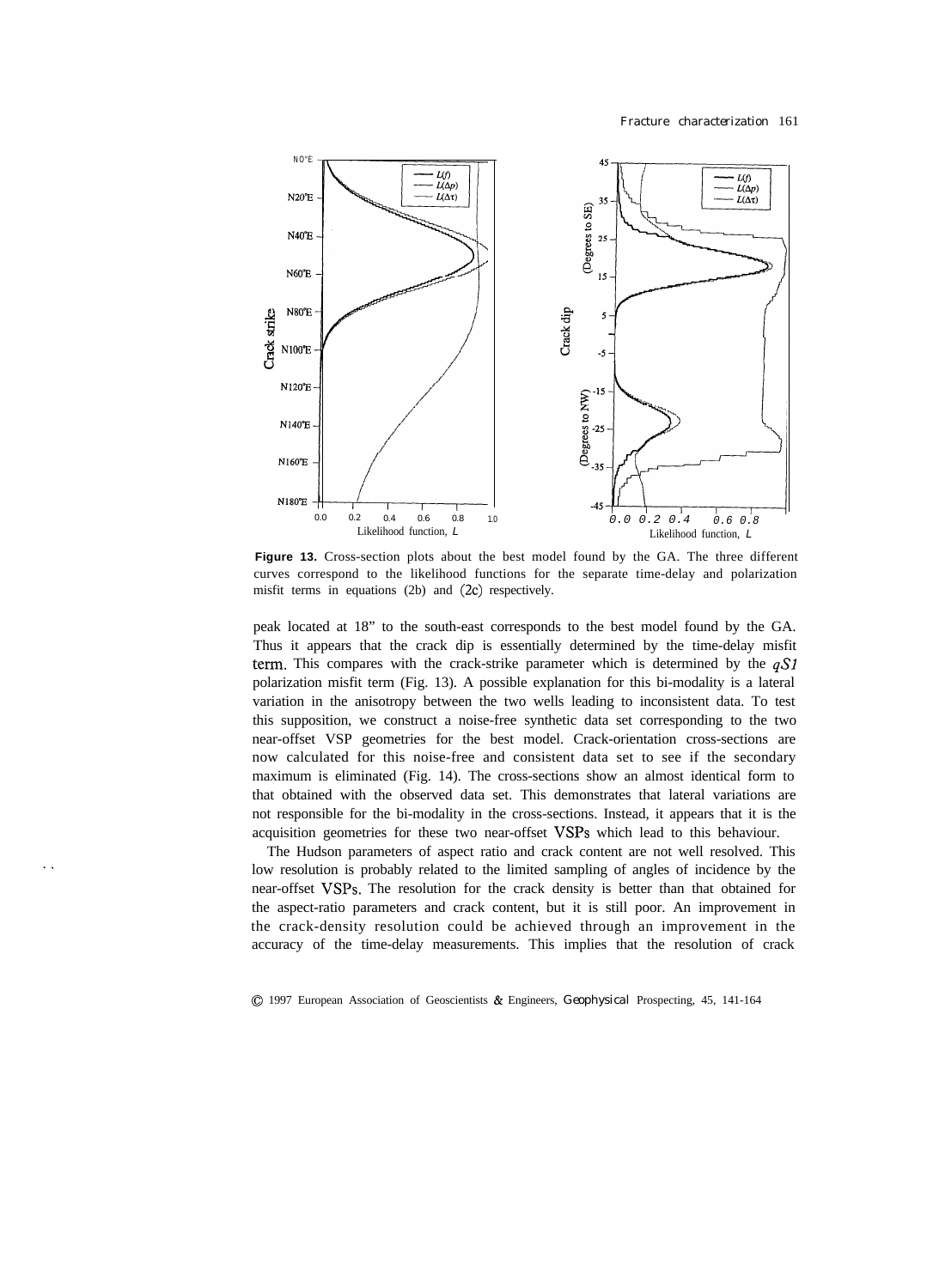*162 S. Home* et al.

![](_page_21_Figure_1.jpeg)

**Figure 14.** Likelihood cross-sections about the solution corresponding to the best model found by the GA using theoretical shear-wave splitting observations for the 33-l and Peel geometries.

density is coupled to the time-delay resolution. Unfortunately, the error estimate of 2 ms is thought to be a realistic estimate which further processing will not reduce. The crack-density resolution shows a substantial decrease for the lower three zones. The reason for the relatively good resolution of the first two anisotropic zones is due to the greater number of observations in these zones. This suggests that an objective function using a normalization factor proportional to the number of observations within each zone may be more suitable for this inversion problem.

## **Conclusions**

These inversion results support the conclusion reached by Horne and MacBeth (1994) and Liu, Crampin and Queen (1991) that the observed anisotropy at the CBTF is likely to be due to a subvertical fracture set dipping approximately 18" to the south-east. We have also shown that the fracture dip can be obtained from measurements of shear-wave anisotropy if appropriate acquisition geometries, such as an opposite azimuth VSP, are employed. This information may be of practical importance if directional drilling is to be employed, since productivity flow rates are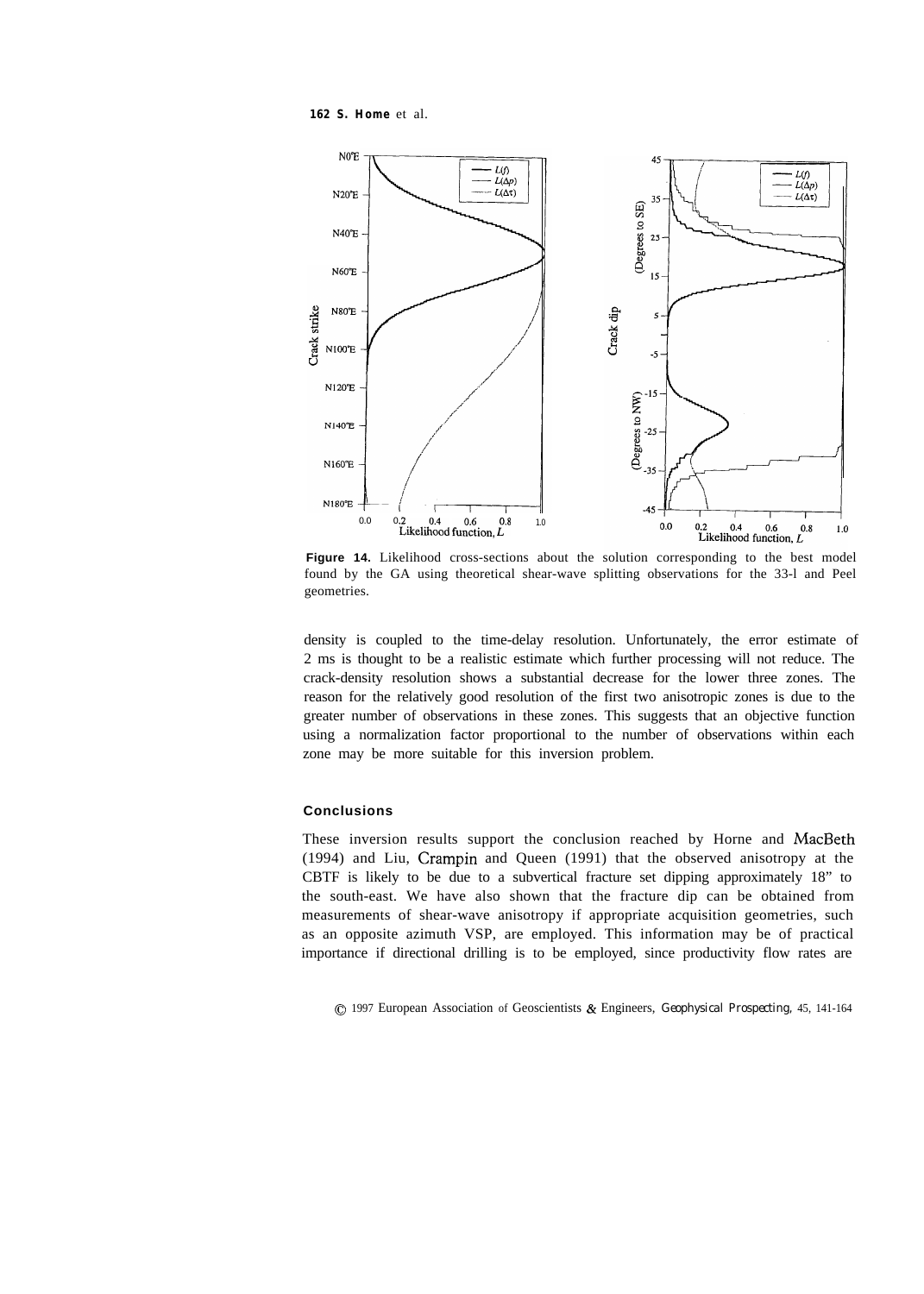maximized for wells perpendicularly intersecting the fractures. Furthermore, an understanding of the fracture system's dip is also important with respect to the reservoir's structural behaviour, since this controls the water-cut behaviour of producing wells.

A significant correlation is observed to exist between the lithology at the CBTF and the shear-wave birefringence. Specifically, the degree of birefringence is considerably higher in the formations dominated by sandstones, suggesting that these formations may be intensely fractured. Sandstone formations, such as the Spraeberry Field, Texas, are of importance to the petroleum industry since they may often be the location of hydrocarbon reservoirs (Aguilera 1980). For these reservoirs the formation permeability anisotropy is of essential importance to production. Therefore shearwave birefringence studies may prove to be useful in these situations.

#### **Acknowledgements**

S.Horne thanks ELF GRC and the sponsors of the Edinburgh Anisotropy Project for their financial support. This work was supported by the Natural Environment Research Council, and is published with the approval of the director of the British Geological Survey.

#### **References**

- Aguilera R. 1980. *Naturally Fractured Reservoirs.* PennWell Publishing Company, Tulsa, Oklahoma.
- Ata E. and Michelena R.J. 1995. Mapping distributions of fractures in a reservoir with P-S converted waves. *The Leading Edge* 14, 664-676.
- Červený V. 1972. Seismic rays and ray intensities in inhomogeneous anisotropic media. *Geophysical Journal of the Royal Astronomical Society 29,* 1 - 13.
- Crampin S. and Lovell J.H. 1991. A decade of shear-wave splitting in the Earth's crust: what does it mean? what use can we make of it? and what should *we* do next? *Geophysical Journal International* 107, 387-408.
- Davis L. 1991. *Handbook of Genetic Algorithms*. Van Nostrand Reinhold, New York.
- Ehlig-Economides C., Ebbs D. and Meehan D.N. 1990. Factoring anisotropy into well design. *Oiljield Review* (October) 24-33.
- Fogel D.B. and Stayton L.C. 1994. On the effectiveness of crossover in simulated evolutionary optimization. *BioSystems* 32, 171-182.
- Fryer G.F. and Frazer L.N. 1987. Seismic waves in stratified anisotropic media -11. Elastodynamic eigensolutions for some anisotropic systems. *Geophysical Journal of the Royal Astronomical Society* 91, 73-101. '\_
- Gajewski D. and Pšenčik I. 1990. Vertical seismic profile synthetics by dynamic ray tracing in laterally varying layered anisotropic structures. *Journal of Geophysical Research 95,* 11301-l 1315.
- Goldberg D.E. 1989. *Genetic Algorithms in Search, Optimization, and Machine Learning.* Addison-Wesley Pub. Co.